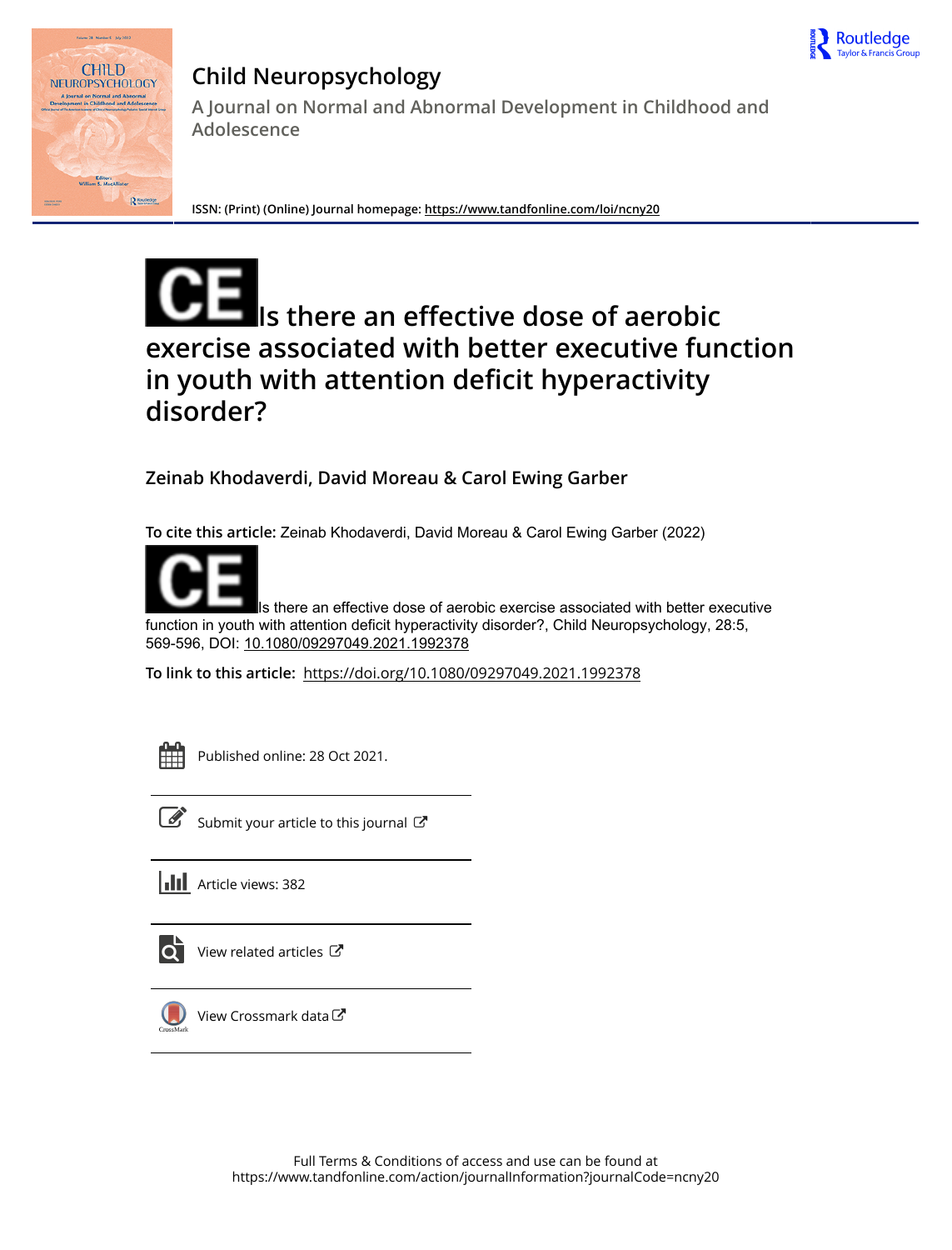

Check for updates

### **IS there an effective dose of aerobic exercise associated with better executive function in youth with attention deficit hyperactivity disorder?**

#### Zein[a](#page-1-0)b Khodaverdi<sup>a</sup>, David Moreau<sup>b</sup> and Carol Ewing Garber<sup>a</sup>

<span id="page-1-0"></span>aDepartment of Biobehavioral Sciences, Teachers College, Columbia University, New York, NY, USA; bSchool of Psychology and Centre for Brain Research, University of Auckland, Auckland, New Zealand

#### **ABSTRACT**

Attention-deficit/hyperactivity disorder (ADHD) is the most prevalent neurodevelopmental disorder in children, and it's linked to a higher risk of academic failure, interpersonal issues, mental illness, and criminality. Despite several of the comparative and detailed reviews on the effects of ADHD interventions on core symptoms, there is no data summarizing the effects of aerobic exercise (AE) on executive functions (EFs). Therefore, this study aimed to systematically review and determine the relationship between AE (acute and chronic) dosage and EFs (attention, inhibition, set-shifting, and working memory) in youth with ADHD. The consideration of how AE dosage impacts aspects of EFs has not been investigated in detail previously. The study adhered to PRISMA guideline. Sixdatabases were searched without any date restrictions, up to February 2021, for articles relating to AE interventions to influence EFs in youth with ADHD  $\leq$  18 years old. Quality assessment of the reviewed papers was addressed. Thirteen studies met the inclusion criteria. Improvements in all aspects of EFs were reported after children with ADHD engaged in acute AE lasting 20–30 minutes with at least moderate intensity (65%  $\leq$  80% HR<sub>max</sub>). Furthermore, chronic exercise that lasts at least 45 minutes and in the range of moderate tohigh intensity (i.e., 60%  $\leq$  75% HR<sub>max</sub>), 3 days/week for 6–12, elicits additional benefits in inhibition and set-shifting. Different dosage of AE might differently influence aspects of EFs; however, this finding rests on preliminary evidence at this stage and thus should be treated with caution.It is necessary to establish suitable interventions with regard to the dosage of AE types to improve EFs in young people with ADHD.

**ARTICLE HISTORY**  Received 2 June 2021 Accepted 7 October 2021

**KEYWORDS** 

Aerobic exercise; dosage; executive functions; ADHD; exercise prescription

<span id="page-1-2"></span>Attention-deficit/hyperactivity disorder (ADHD) is one of the most prevalent neurodevelopmental disorders in children, with the worldwide figures showing a diagnosis rate of 6% to 8% (Wittchen et al., [2011](#page-28-0)). According to the Diagnostic and Statistical Manual of Mental Disorders (DSM-5), the disorder's characteristic symptoms consist of short attention span, impulsive behavior, impaired inhibition, and hyperactivity (American Psychiatric Association, [2013\)](#page-23-0). In almost two-thirds of the affected children, these

<span id="page-1-1"></span>CONTACT Zeinab Khodaverdi **sara.khodaverdi@ymail.com <b>□** Department of Biobehavioral Sciences, Teachers College, Columbia University, New York, NY, USA

<sup>© 2021</sup> Informa UK Limited, trading as Taylor & Francis Group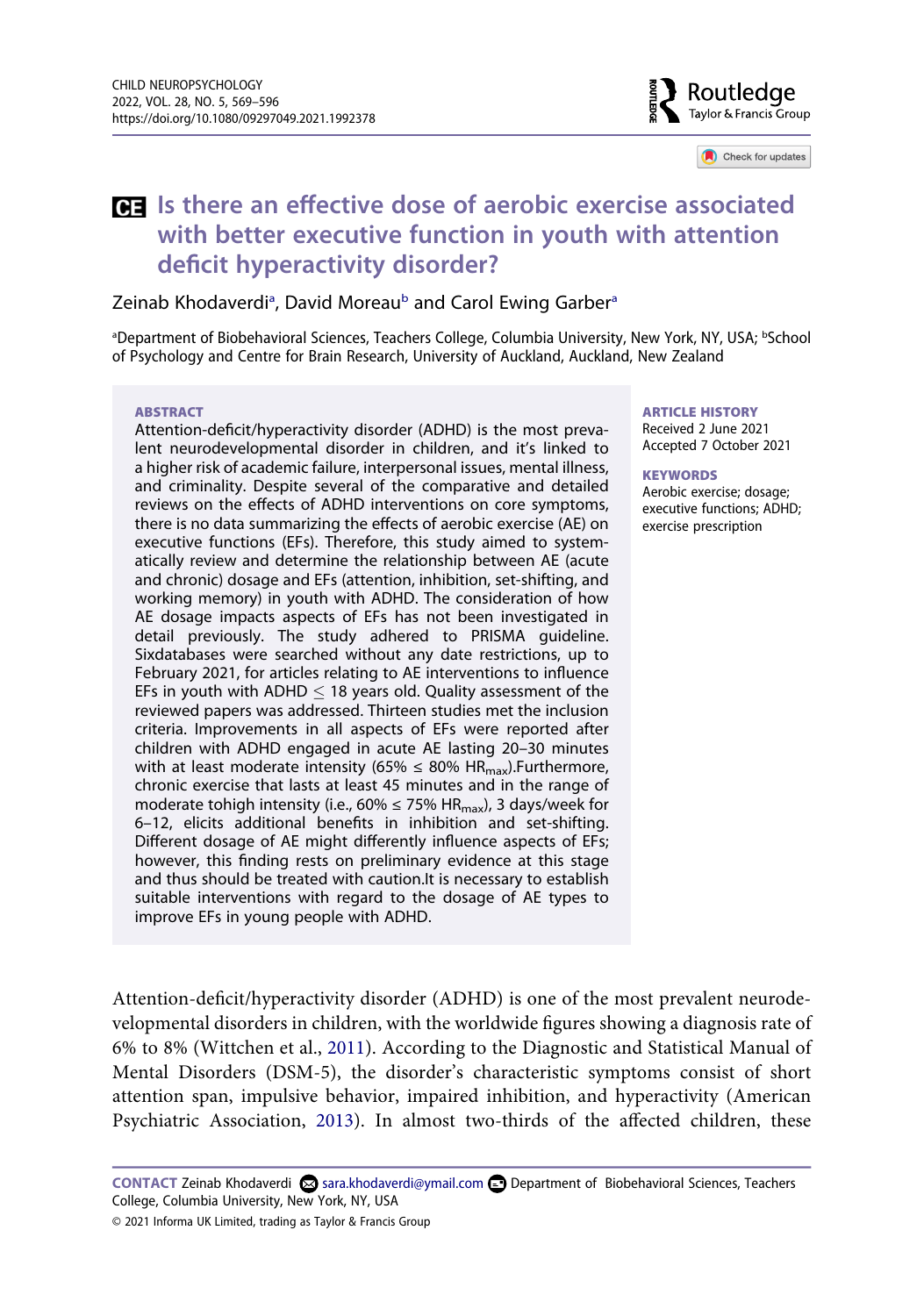<span id="page-2-9"></span><span id="page-2-7"></span><span id="page-2-6"></span>symptoms persist into adolescence and even adulthood (Fayyad et al., [2017](#page-24-0)). ADHD is known to have long-term adverse effects and is believed to be a significant contributing factor to poor educational performance(Jangmo et al., [2019\)](#page-25-0), personality issues, various mental illnesses (Ditrich et al., [2021](#page-24-1); Miller et al., [2008\)](#page-26-0), and even delinquent behavior (Biederman et al., [2006](#page-23-1); Retz et al., [2021](#page-27-0)). It is possible that these symptoms are directly or indirectly related to the executive functions (EFs) (Biederman et al., [2006](#page-23-1)), and therefore the study of this link between EFs and ADHD is of particular interest.

<span id="page-2-16"></span><span id="page-2-13"></span><span id="page-2-12"></span><span id="page-2-0"></span>EFs are higher-level processes essential in purposeful and controlled behavior (Welsh & Pennington, [1988](#page-28-1)). The areas of the brain responsible for regulating EFs are mostly the prefrontal cortex and the temporal, parietal, limbic lobes, and striatum (Roth & Saykin, [2004](#page-27-1)). Core EFs are inhibition (self-control – resisting temptations and resisting acting impulsively) and interference control (selective attention), working memory, and cognitive flexibility (including creatively thinking "outside the box," seeing anything from different perspectives, and quickly and flexibly adapting to changed circumstances) (Diamond, [2013;](#page-24-2) Miyake et al., [2000\)](#page-26-1). Over the years, it has become more evident that impaired development of EFs might directly or indirectly lead to ADHD (Brown, [2002](#page-23-2)).

<span id="page-2-18"></span><span id="page-2-17"></span><span id="page-2-11"></span><span id="page-2-5"></span><span id="page-2-3"></span><span id="page-2-2"></span><span id="page-2-1"></span>ADHD medication is often prescribed as the first step in treating the disorder (Pliszka, [2007;](#page-27-2) Wolraich et al., [2011\)](#page-28-2). In many cases, it is useful only in managing the symptoms. However, due to the long-term side effects (Buitelaar & Medori, [2010;](#page-23-3) Dela Peña et al., [2013;](#page-24-3) Wilens et al., [2008\)](#page-28-3) and a relatively high non-response rate (20–25%) (Childress & Sallee, [2014](#page-24-4); Shyu et al., [2015;](#page-27-3) Wang et al., [2013\)](#page-28-4) the use of pharmaceuticals/stimulant medication has become a controversial issue. Many prefer alternative approaches such as cognitive training, neurofeedback, behavioral therapy, diets, and combined interventions. Among the non-pharmacological treatments, exercise has also gained traction as a main line of treatment or as a complementary approach. A recent systematic review has shown that exercise has the highest average effect size (Morris  $d = 0.93$ ) on cognitive difficulties in individuals with ADHD among several non-pharmacological interventions, such as neurofeedback, cognitive-behavioral therapy, and cognitive training (Lambez et al., [2020](#page-25-1)).

<span id="page-2-15"></span><span id="page-2-14"></span><span id="page-2-10"></span><span id="page-2-8"></span><span id="page-2-4"></span>The pathophysiology of ADHD is complicated, and the difference between children with and without ADHD is signaled by neurophysiological anomalies in central nerve structures, network activity, and brain neurochemicals (Christiansen et al., [2019](#page-24-5)). Exercise may function as an endogenous stimulus, triggering a series of molecular neuroplastic processes that finally result in nervous system structural changes (Voss et al., [2013](#page-28-5)). Our ability to structure brain activity patterns, which are required for planning, initiating, and executing movements, perceiving sensory inputs, and attenuating resting-state central nervous activity characterized by default mode network activity during cognitive processing, is essential for engaging in meaningful sensorimotor interactions with our surroundings. Inability to do so is linked to a lack of attention and inhibitory control, resulting in ADHD (Uytun et al., [2017](#page-28-6)). According to evidence exercise positively affects function of default mode network activity in individuals with ADHD (Gutmann et al., [2015](#page-25-2); Huang et al., [2018](#page-25-3), [2017\)](#page-25-4). Exercise also can positively affect current and future cognitive function via a variety of central nervous system pathways, including changes in cortical monoaminergic transmission, brain neurotrophin levels, and cerebral blood flow (Christiansen et al., [2019\)](#page-24-5).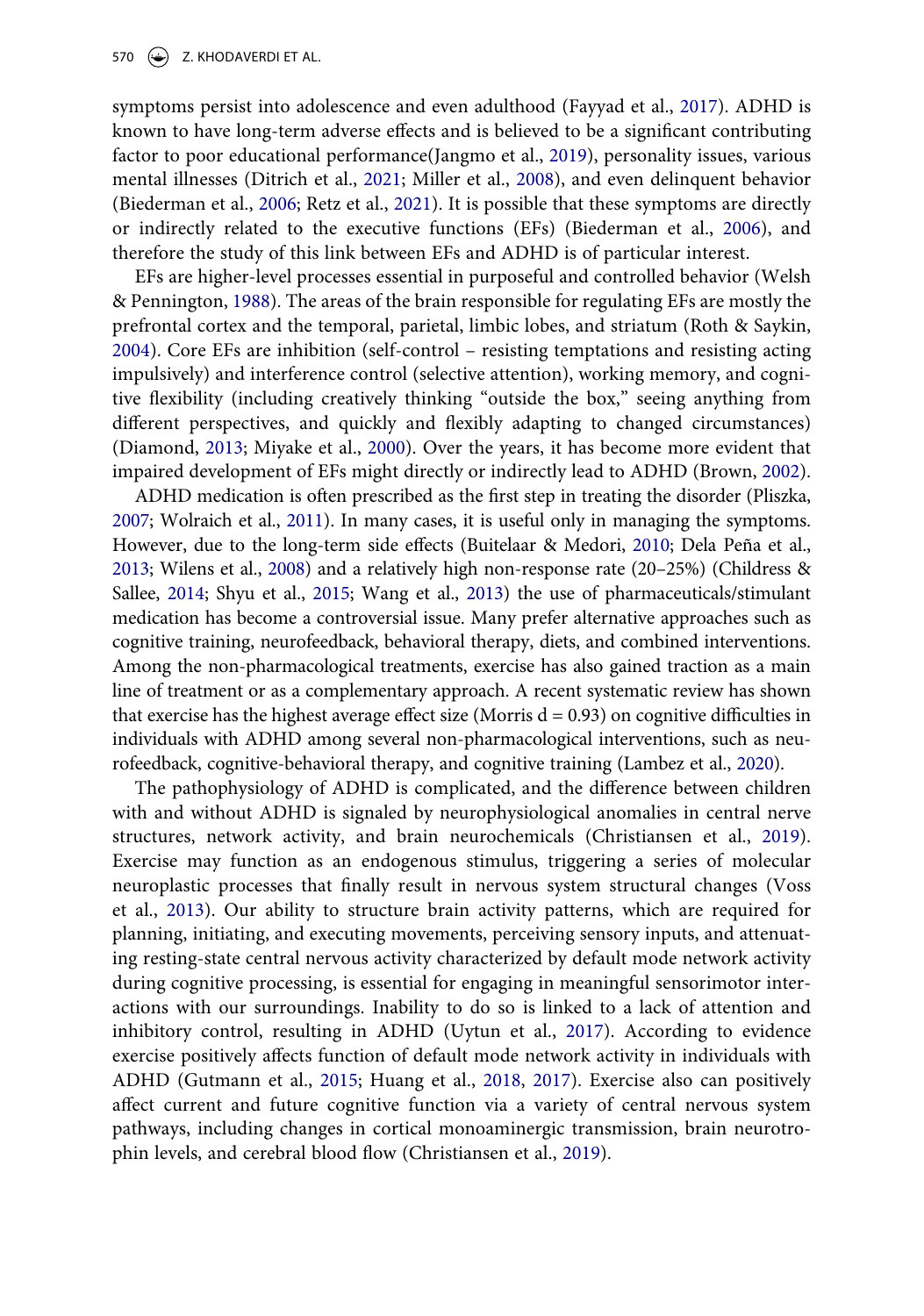<span id="page-3-4"></span><span id="page-3-1"></span>Children with ADHD are less likely than their counterparts without ADHD to fulfill prescribed levels of physical activity (Cook et al., [2015](#page-24-6)), which might be connected to impairments in not just physical capacity but also cognitive functions (Kim et al., [2011](#page-25-5)). Also, in a large sample of the general population ( $n = 45,897$ ), Cook et al. reported that children with ADHD who are not treated with medication are sedentary or are prone to be sedentary. Given the increased risk of obesity and sedentary behavior in unmedicated youth with ADHD (Cook et al., [2015](#page-24-6)), it is critical to begin a physically active lifestyle as early as childhood. Additionally, a systematic review of 58 studies, Bidzan-Bluma and Lipowska ([2018\)](#page-23-4) found that children's participation in physical activity is linked to changes in certain brain regions, resulting in improved memory function (working memory in particular) and cognitive control. Increased physical activity has been found to improve cognitive performance, particularly working memory, visual-spatial memory, and cognitive flexibility, independent of the children's age (early, mid, or late childhood) (Bidzan-Bluma & Lipowska, [2018](#page-23-4)). Such information might be valuable in creating pre-adolescent training programs targeted at enhancing cognitive processes, as well as guiding researchers and practitioners on the vast variety of advantages that come from physical activity.

<span id="page-3-5"></span><span id="page-3-0"></span>Exercise is a form of physical activity in which muscles are used in a coordinated and controlled manner to enhance performance and improve the body's overall health and fitness (MacKay-Lyons et al., [2020](#page-26-2)). There are two major types of exercise: aerobic/ endurance, such as running or walking, and resistance/strength, such as weight lifting (Wasfy & Baggish, [2016](#page-28-7)). According to a recently published systematic review, aerobic exercise (AE) has a positive effect on EFs and related disorders such as impulsive behavior (Den Heijer et al., [2017\)](#page-24-7). This review focuses exclusively on AE, given the relatively well-developed concept of exercise dose-response for this modality.

<span id="page-3-7"></span><span id="page-3-2"></span>Despite the significant role that AE can play in treating ADHD, its specific parameters have not been systematically investigated. Although there are various ways of measuring AE exposure, the general concepts for quantifying the exercise dose aredescribed below (Wasfy & Baggish, [2016\)](#page-28-7). To quantify AE exposure, we need to determine exercise dose, a concept comprised of three distinct variables, namely duration, frequency, and intensity of the exercise. Together their product yields the exercise dose, usually reported as kilocalories or Metabolic Equivalents (MET)-minutes per day or per week. Duration is the amount of time dedicated to a single exercise session and is expressed in minutes or hours in aerobic exercises. Frequency is the number of exercise sessions over a long period of time (days, weeks, or months). Intensity can be expressed either in absolute terms (e.g., METs, oxygen uptake (L/min) or kilocalories/min) or relative to exercise capacity (e.g.,  $\%VO_{2max}$ %HR<sub>max</sub>, % VO<sub>2</sub> reserve, %Heart Rate Reserve (HRR)) (Garber et al., [2011\)](#page-25-6).

<span id="page-3-6"></span><span id="page-3-3"></span>A recent systematic review on the influence of physical activity on young patients with ADHD reported an acute positive effect on processing speed, working memory, planning, and problem-solving associated with 20 to 30 minutes of exercises with an intensity ranging from 40 to 75% (Suarez-Manzano et al., [2018\)](#page-27-4). However, this review consisted of a wide variety of exercises with anaerobic exercises included along with AE and motor skills. The problem with this approach is that it is hard to determine each exercise's dosage and their respective influence on EFs. Moreover, since then, many more studies have been published, which calls for a new systematic review to include the more recent data to form a more current understanding of AE parameters to affect EFs in young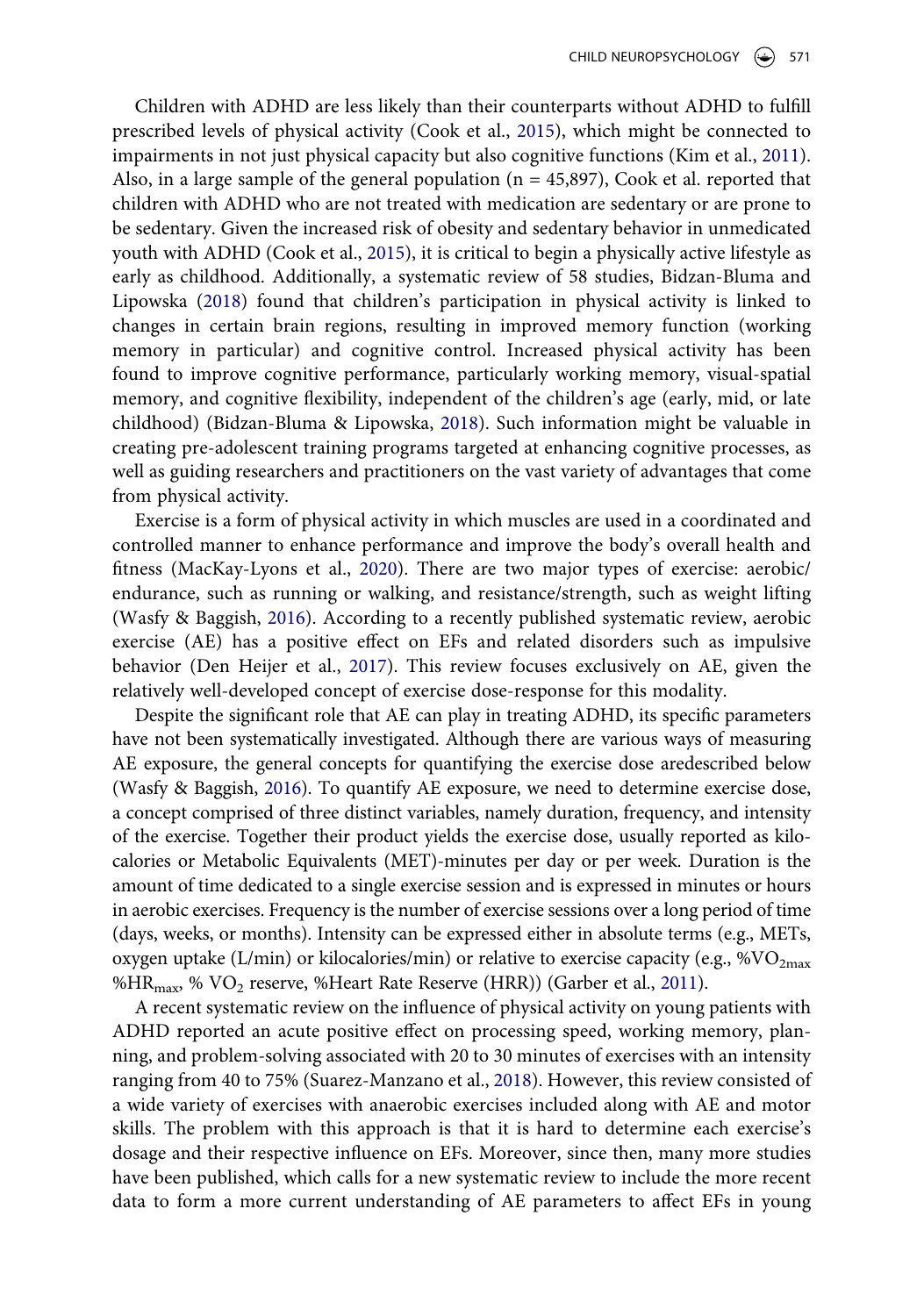572  $\left(\rightarrow\right)$  Z. KHODAVERDI ET AL.

people with ADHD.To our knowledge, no study has evaluated the dose of AE for the purpose of identifying the parameters that affect executive functions in youth with ADHD, with a goal to develop more precise exercise prescription for optimal effect. Therefore, this systematic review aims to systematically review the results of studies that have examined the effect of different AE dosage on various aspects of EFs in youth with ADHD.

#### **Methods**

<span id="page-4-0"></span>A systematic search was conducted in accordance with the "Preferred Reporting Items for Systematic Reviews and Meta-Analyses" (PRISMA) guidelines (Page et al., [2021\)](#page-27-5).

#### *Study eligibility criteria*

The qualitative synthesis was performed on all the studies in this review. The following criteria were used for the inclusion of a study in this review: 1) the study had an AE intervention with a clear description of AE dosage (frequency, intensity, and duration); 2) the study had measured executive functions as outcomes with valid measures, and had included pre-or – post-intervention assessment or both; 3) the study must conduct an intervention on individuals  $\leq 18$  years of age diagnosed with ADHD; 4) only articles published in English and peer-reviewed journals were considered. Books, reviews, theses, dissertations, commentaries, qualitative research, and case studies were excluded. Studies examining the effect of intervention on physiological or psychological processes unrelated to neurological function (i.e., EFs) were excluded.

#### *Data sources*

Six databases – MEDLINE, Scopus, Google Scholar, EMBASE,Web of Science and ProQuest – were searched without any date restrictions, up to February 2021, for articles relating to AE intervention in children and adolescents with ADHD. The leading search group terms were: (attention deficit hyperactivity disorder OR ADHD OR attention deficit disorder) AND (children OR childhood OR school-age youth OR adolescent OR student OR primary school OR high school OR young adult OR adult OR college student OR adulthood) AND (exercise OR physical exercise OR aerobic exercise OR cardio exercise OR cardiovascular exercise OR exercise training OR aerobic training OR physical activity OR sensorimotor training) AND (executive functions OR cognitive function OR inhibitory control OR working memory OR cognitive flexibility OR task switching OR cognitive control OR attention) AND (intervention OR program OR study OR trial).

#### *Study selection and extraction*

Two disciplinary-specific reviewers with systematic review experience worked independently to screen the studies' title and abstract for relevance to the review. According to the criteria mentioned above, the authors searched relevant full-text articles and evaluated the studies for inclusion considerations. The reference lists of the included studies and other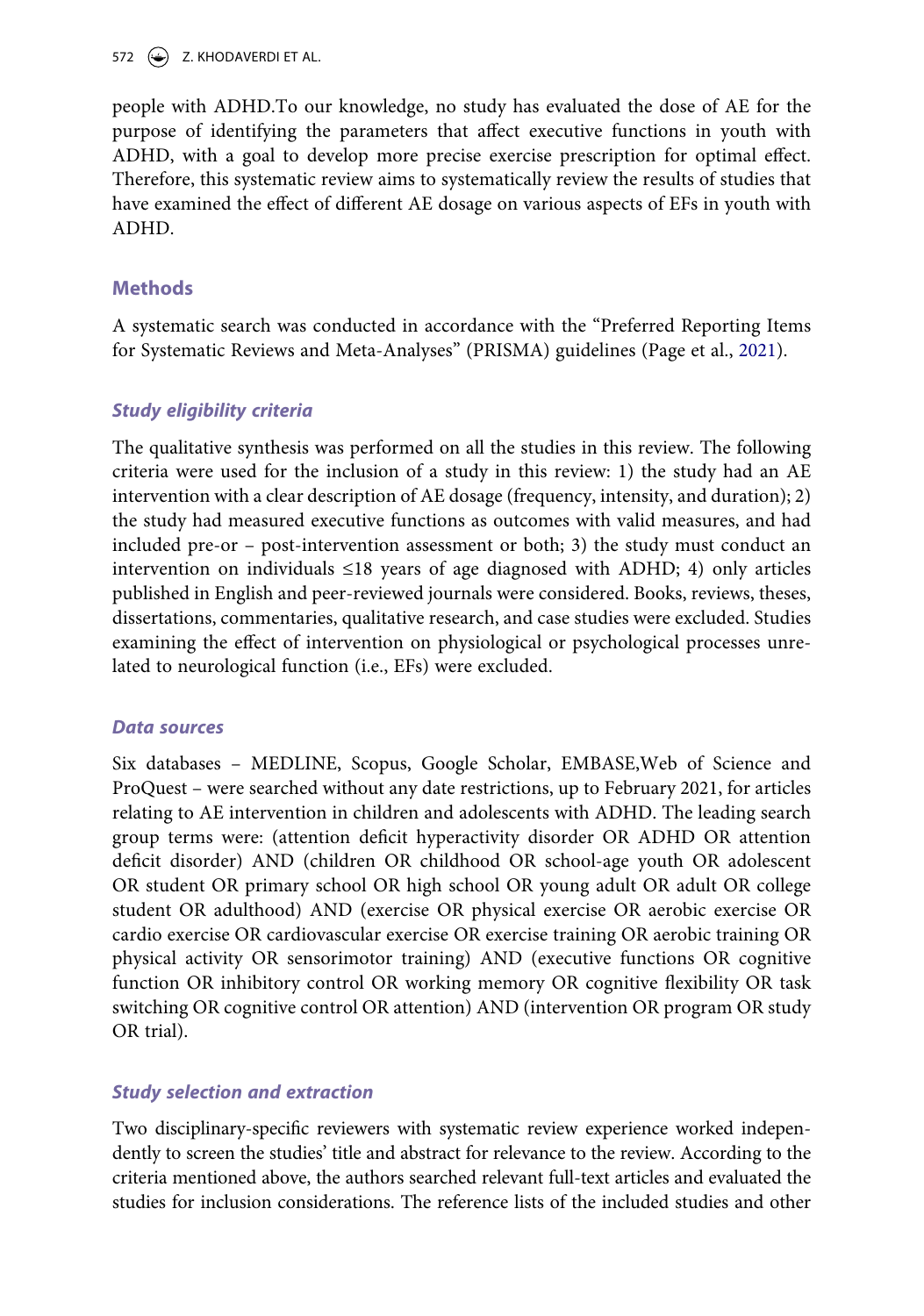relevant systematic reviews were also reviewed for potential papers. In instances of disagreements over the inclusion of individual research or the specific data obtained, the matter was resolved through discussion with a third disciplinary-specific reviewer. Reviewers extracted data from each included study, including details of the methodology, sample characteristics, intervention components, type of AE (acute and chronic and their modalities) and its characteristics (duration, frequency, and intensity), outcomes, executive functions assessed, and the statistically significant intervention effects. In the literature on exercise science, "chronic AE" intervention is defined as a series of bouts of exercise over a short or long period of time, whereas "acute AE" is described as a single bout of exercise (Riebe et al., [2018;](#page-27-6) Sellami et al., [2018\)](#page-27-7). All types of exercises that raise heart rate and oxygen usage and are performed for a long period of time, such as (treadmill) running, (ergometer) cycling, swimming, and jumping, were included in AE.

#### <span id="page-5-3"></span>*Quality assessment*

<span id="page-5-2"></span><span id="page-5-0"></span>Two authors independently assessed the quality of the included studies. Quality of evidence was evaluated based on the Physiotherapy Evidence Database (PEDro) scale. This scale has been reported to be valid and reliable (De Morton, [2009](#page-24-8); Page et al., [2021](#page-27-5)). For the purpose of this study, the modified version of PEDro was used (Ludyga et al., [2016\)](#page-26-3), this criteria identified as relevant to the current review have previously been used to review a similar area (Ludyga et al., [2016\)](#page-26-3) and has the following items: eligibility criteria, random allocation, concealed allocation, baseline comparability, reporting and control of exercise loads, blinded assessors, incomplete outcome data, intervention as allocated, between-group or condition analysis, as well as both point estimates and measures of variability. Each item on the scale was evaluated as "explicitly described and present"  $(\checkmark)$ , "absent" (x) or "unclear or inadequately described" (?). Similar to the process described for the study selection, the level of agreement between raters was calculated on a dichotomous scale ( $\checkmark$  = 1 vs x or ? = 0), using percentage agreement and Cohen's Kappa (Higgins et al., [2019\)](#page-25-7). Depending on the study design, some items were coded as not applicable (N/A) and not included in agreement calculations. Detailed information about all the studies is presented in [Table 3.](#page-18-0) Interrater reliability metrics for the quality assessments indicated substantial agreement for all items (percentage agreement 95%,  $k = 0.81$ ).

#### <span id="page-5-1"></span>**Results**

The search strategy identified 1,442 potentially relevant articles, of which 1393 were removed because of duplicates, other languages, and interventions other than physical activity. Following screening and detailed assessment, further 36 articles were excluded for different reasons (e.g., no dose description, full text unavailable, study design). Therefore, 13 studies were deemed suitable for this systematic review ([Figure 1](#page-6-0)).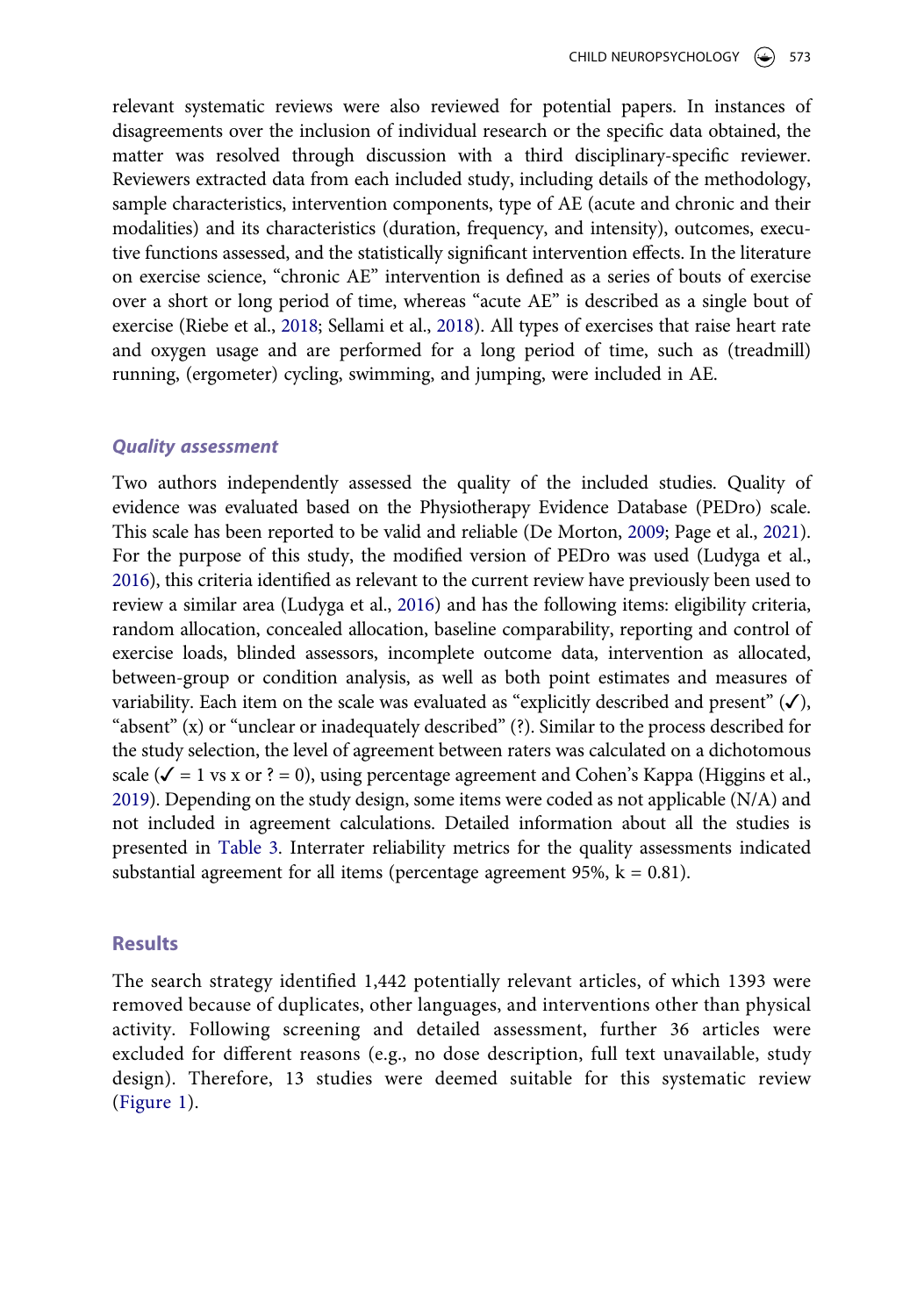<span id="page-6-0"></span>

**Figure 1.** PRISMA flowchart of the study.

#### *Overview of studies*

<span id="page-6-3"></span><span id="page-6-2"></span>All 13 studies included [\(Figure 1](#page-6-0)) were published between 2012 and 2020 (Chang et al., [2012](#page-24-9); Choi et al., [2015](#page-24-10); Chuang et al., [2015](#page-24-11); Durgut et al., [2020](#page-24-12); Geladé et al., [2017;](#page-25-8) Hung et al., [2016;](#page-25-9) Lee et al., [2017](#page-25-10); Liberati et al., [2009](#page-26-4); Ludyga et al., [2017](#page-26-5), [2020;](#page-26-6) Mahon et al., [2013](#page-26-7); Miklós et al., [2020;](#page-26-8) Piepmeier et al., [2015;](#page-27-8) Pontifex et al., [2013](#page-27-9)). The included studies reflected an age range of 6–18 years old.

<span id="page-6-5"></span><span id="page-6-4"></span><span id="page-6-1"></span>This review included data from 610 individuals, and the sample size of the studies varied from 12 (Lee et al., [2017\)](#page-25-10) to 150 (Miklós et al., [2020\)](#page-26-8) participants. Across the 13 studies, three were conducted in the USA (Mahon et al., [2013;](#page-26-7) Piepmeier et al., [2015;](#page-27-8) Pontifex et al., [2013](#page-27-9)), two in China (Chang et al., [2012;](#page-24-9) Chuang et al., [2015](#page-24-11)), Switzerland

574  $\left(\rightarrow\right)$  Z. KHODAVERDI ET AL.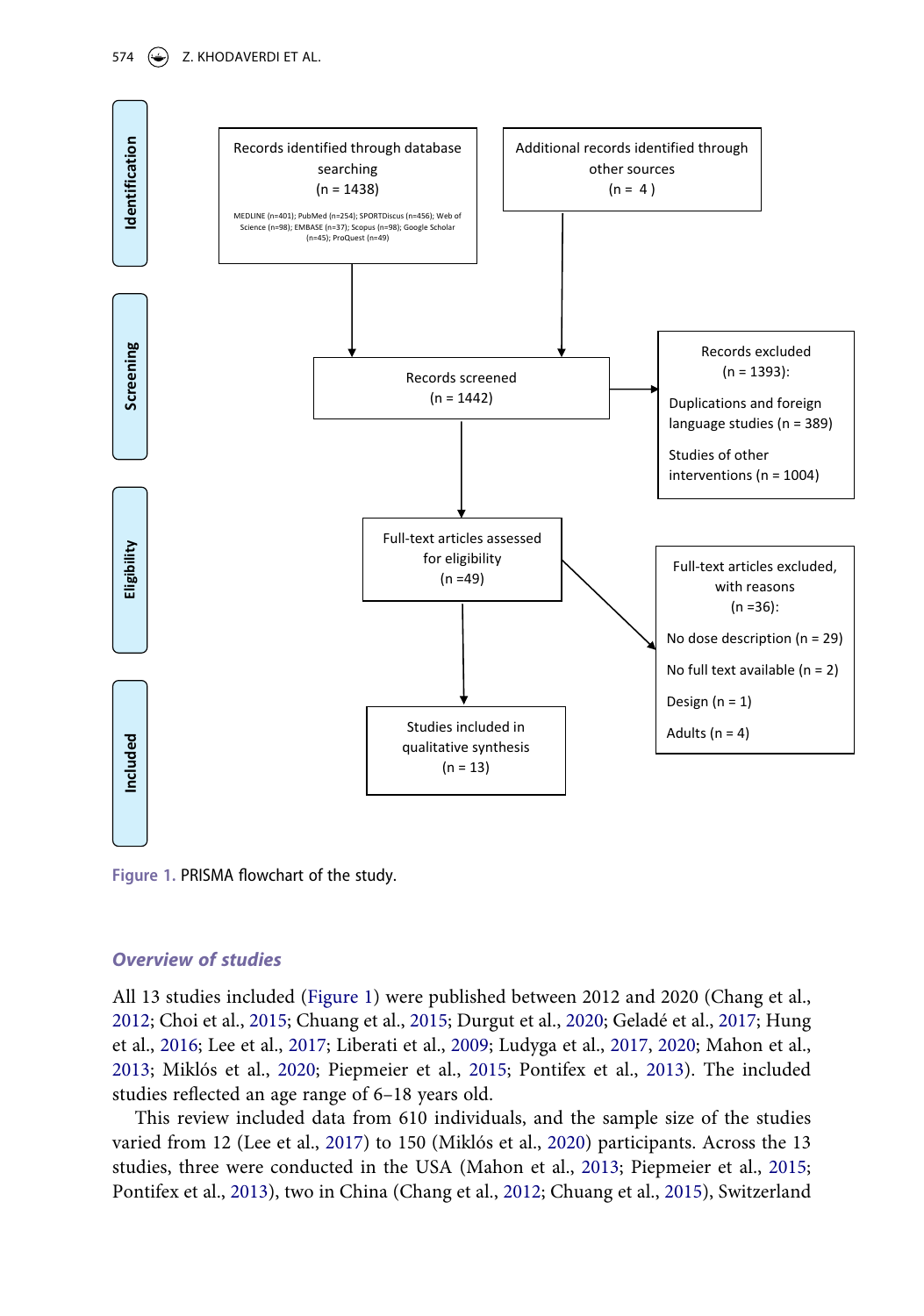(Ludyga et al., [2017](#page-26-5), [2020](#page-26-6)) and South Korea (Choi et al., [2015;](#page-24-10) Lee et al., [2017](#page-25-10)), and a single study each from Taiwan (Hung et al., [2016\)](#page-25-9), Hungary (Miklós et al., [2020](#page-26-8)), Turkey (Durgut et al., [2020\)](#page-24-12) and the Netherlands (Geladé et al., [2017](#page-25-8)). All studies had AE intervention, of which nine studies (70%) were with acute AE intervention (Chang et al., [2012](#page-24-9); Chuang et al., [2015](#page-24-11); Hung et al., [2016;](#page-25-9) Ludyga et al., [2017,](#page-26-5) [2020;](#page-26-6) Mahon et al., [2013;](#page-26-7) Miklós et al., [2020](#page-26-8); Piepmeier et al., [2015](#page-27-8); Pontifex et al., [2013](#page-27-9)), and four studies (30%) were with chronic AE intervention (Choi et al., [2015](#page-24-10); Durgut et al., [2020](#page-24-12); Geladé et al., [2017](#page-25-8); Lee et al., [2017\)](#page-25-10).

Seven of the 13 studies used a cross-over design with pre and posttest design (Chuang et al., [2015](#page-24-11); Hung et al., [2016](#page-25-9); Ludyga et al., [2017,](#page-26-5) [2020](#page-26-6); Mahon et al., [2013;](#page-26-7) Piepmeier et al., [2015;](#page-27-8) Pontifex et al., [2013\)](#page-27-9), and one used a posttest only design (i.e., no pretest) (Pontifex et al., [2013\)](#page-27-9); three were matched pairs experiment (pre-post design) (Choi et al., [2015](#page-24-10); Lee et al., [2017;](#page-25-10) Miklós et al., [2020](#page-26-8)) and three were randomized controlled trials (Chang et al., [2012;](#page-24-9) Durgut et al., [2020](#page-24-12); Geladé et al., [2017](#page-25-8)). Detailed information about all the studies is presented in [Tables 1–3](#page-8-0).

#### *Assessment of executive functions*

Of the 13 studies included, five measured inhibition (Chuang et al., [2015](#page-24-11); Durgut et al., [2020](#page-24-12); Lee et al., [2017](#page-25-10); Ludyga et al., [2017;](#page-26-5) Pontifex et al., [2013\)](#page-27-9), three set-shifting (Choi et al., [2015;](#page-24-10) Hung et al., [2016](#page-25-9); Ludyga et al., [2020\)](#page-26-6) and oneattention (Mahon et al., [2013](#page-26-7)). Four studies assessed more than one aspect of EF, including inhibition and attention (Miklós et al., [2020\)](#page-26-8), inhibition and set-shifting (Chang et al., [2012\)](#page-24-9), inhibition, setshifting and problem solving (Piepmeier et al., [2015](#page-27-8)), and inhibition, working memory, and attention (Geladé et al., [2017\)](#page-25-8) each.

#### **Aerobic exercise dosage**

<span id="page-7-0"></span>Duration of every single bout of acute AE was either 20 minutes (Ludyga et al., [2017,](#page-26-5) [2020;](#page-26-6) Mahon et al., [2013;](#page-26-7) Miklós et al., [2020;](#page-26-8) Piepmeier et al., [2015](#page-27-8); Pontifex et al., [2013\)](#page-27-9) or 30 minutes (Chang et al., [2012;](#page-24-9) Chuang et al., [2015;](#page-24-11) Hung et al., [2016\)](#page-25-9). For the purposes of this study we used the criteria of (Norton et al., [2010\)](#page-27-10) to categorize the intensity of physical activity. According to Norton et al. [\(2010](#page-27-10)), p. 3˂6 MET, 55<70%  $HR_{max}$ , 40<60% HRR, 40<60% VO<sub>2max</sub>, or 11-13 Borg Rating of Perceived Exertion (RPE) (6–20)/3-4 RPE (0–10) is categorized as moderate intensity; 6<9 MET, 70<90% HR<sub>max</sub>, 60<85% HRR, 60<85% VO<sub>2max</sub> or 14-15 RPE (6-20)/5-6 RPE (0–10) is defined as vigorous intensity; and;  $6<9$  MET,  $70<90\%$  HR<sub>max</sub>,  $60<85\%$ HRR, 60<85% VO<sub>2max</sub> or 14-15 RPE (6-20)/5-6 RPE (0-10); and ≥9 MET, ≥90% HR<sub>max</sub>, ≥85% HRR, ≥85% VO<sub>2max</sub> or ≥17 RPE (6–20)/ ≥7 RPE (0–10) is corresponded to high intensity of AE (Norton et al., [2010\)](#page-27-10). Of the nine studies of an acute bout of AE included, the majority (6 of 9) were of moderate to vigorous intensity AE (Chang et al., [2012;](#page-24-9) Hung et al., [2016;](#page-25-9) Ludyga et al., [2017,](#page-26-5) [2020;](#page-26-6) Miklós et al., [2020](#page-26-8); Pontifex et al., [2013](#page-27-9)); one single study reported on moderate intensity(Chuang et al., [2015\)](#page-24-11), one vigorous (Piepmeier et al., [2015\)](#page-27-8) and one high (Mahon et al., [2013\)](#page-26-7) each.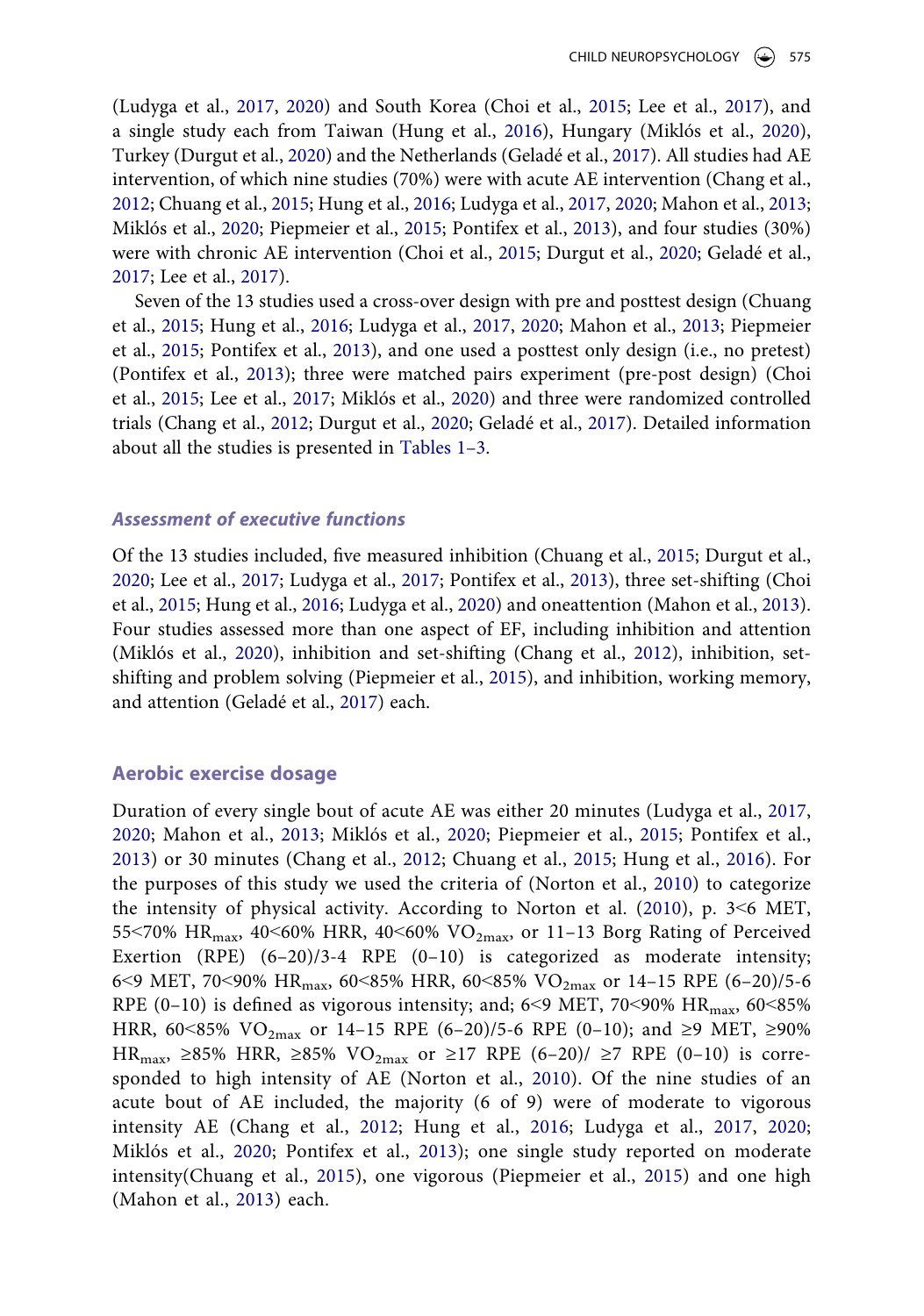<span id="page-8-0"></span>

|                                |                                                                                               |                     |                                                                                                                                                                                                                                              |                   | Acute Aerobic Exercise intervention components |        |                                             |                              |                                                                                                                                                                                                                                                                                                                                                                                                                                                                                                                                                                                                                                                                                                                                                                                                                                                                                                                                                                                                                                                                                                                      |
|--------------------------------|-----------------------------------------------------------------------------------------------|---------------------|----------------------------------------------------------------------------------------------------------------------------------------------------------------------------------------------------------------------------------------------|-------------------|------------------------------------------------|--------|---------------------------------------------|------------------------------|----------------------------------------------------------------------------------------------------------------------------------------------------------------------------------------------------------------------------------------------------------------------------------------------------------------------------------------------------------------------------------------------------------------------------------------------------------------------------------------------------------------------------------------------------------------------------------------------------------------------------------------------------------------------------------------------------------------------------------------------------------------------------------------------------------------------------------------------------------------------------------------------------------------------------------------------------------------------------------------------------------------------------------------------------------------------------------------------------------------------|
| Study Author(s)                | Sample (number,                                                                               |                     | (condition for<br>intervention<br>Content of                                                                                                                                                                                                 |                   | Dose description                               |        |                                             | Executive                    |                                                                                                                                                                                                                                                                                                                                                                                                                                                                                                                                                                                                                                                                                                                                                                                                                                                                                                                                                                                                                                                                                                                      |
| (year, country/<br>region)     | medication statues<br>age[year])                                                              | <b>ADHD</b><br>type | the control if<br>applicable)                                                                                                                                                                                                                | Duration<br>(min) | Intensity                                      | Design | Executive functions test                    | function<br>assessed         | Post intervention tests                                                                                                                                                                                                                                                                                                                                                                                                                                                                                                                                                                                                                                                                                                                                                                                                                                                                                                                                                                                                                                                                                              |
| Chang et al. (2012,<br>China)  | Children (8-13 years old; Mixed (all<br>(medicated & non-<br>medicated) ADHD<br>children; 40) | types)              | cool down for<br>(warm up for<br>elated video<br>NT: Running on<br>for the same<br>5 min, main<br>20 min, and<br>the exercise<br>duration as<br>exercise for<br>a treadmill<br>a running<br>exercise-<br>CON: to<br>5 min)<br>watch<br>qroup | 30                | 50%-70%<br>HRR<br>H                            | ĮЗ     | Stroop Test; Wisconsin<br>Card Sorting Test | Set-shifting<br>Inhibition & | significant. For Stroop Color-Word, there was<br>the posttest.However, main effects for group<br>and the interaction of group by time were not<br>durations of both groups were found in the<br>time, where shorter times were observed in<br>posttest of the exercise group had a shorter<br>Color, there was a significant main effect of<br>Categories Completed there was a significant<br>a significant main effect of time, and better<br>group by time. Simple effect result showed<br>Stroop Test: For both StroopWord and Stroop<br>that a significant time effect was found for<br>WCST: For both Non-perseverative Errors and<br>the exercise group, but not for the control<br>duration than those in the control group.<br>main effect of time and an interaction of<br>performances were found in the posttest<br>posttest compared with the pretest, the<br>a significant main effect of time and an<br>group. for Total Correct, Perseverative<br>Conceptual Level Response there was<br>interaction of group by time. Shorter<br>Responses, Perseverative Errors, and<br>compared with the pretest. |
| (2015, China)<br>Chuang et al. | Children (8-12 years old, Mixed (all<br>24 hbefore, 19)<br>discontinued<br>medication         | types)              | 30-min video-<br>exercise and<br>watching<br>treadmill<br>NT: 30-min                                                                                                                                                                         | $\overline{30}$   | 60% of HRR                                     |        | Cross-over Go/No Go Task                    | Inhibition                   | shorter in the exercise session than that in the<br>The mean reaction time (RT) for Go stimuli was<br>video watching session. No differences in<br>terms of hit rate, omissionerror rate, or<br>between exercise and video-watching<br>commission error rate were revealed<br>sessions.                                                                                                                                                                                                                                                                                                                                                                                                                                                                                                                                                                                                                                                                                                                                                                                                                              |

(*Continued*)

(Continued)

Table 1. Characteristics of included studies assessed effects of acute aerobic exercise on executive functions. **Table 1.** Characteristics of included studies assessed effects of acute aerobic exercise on executive functions.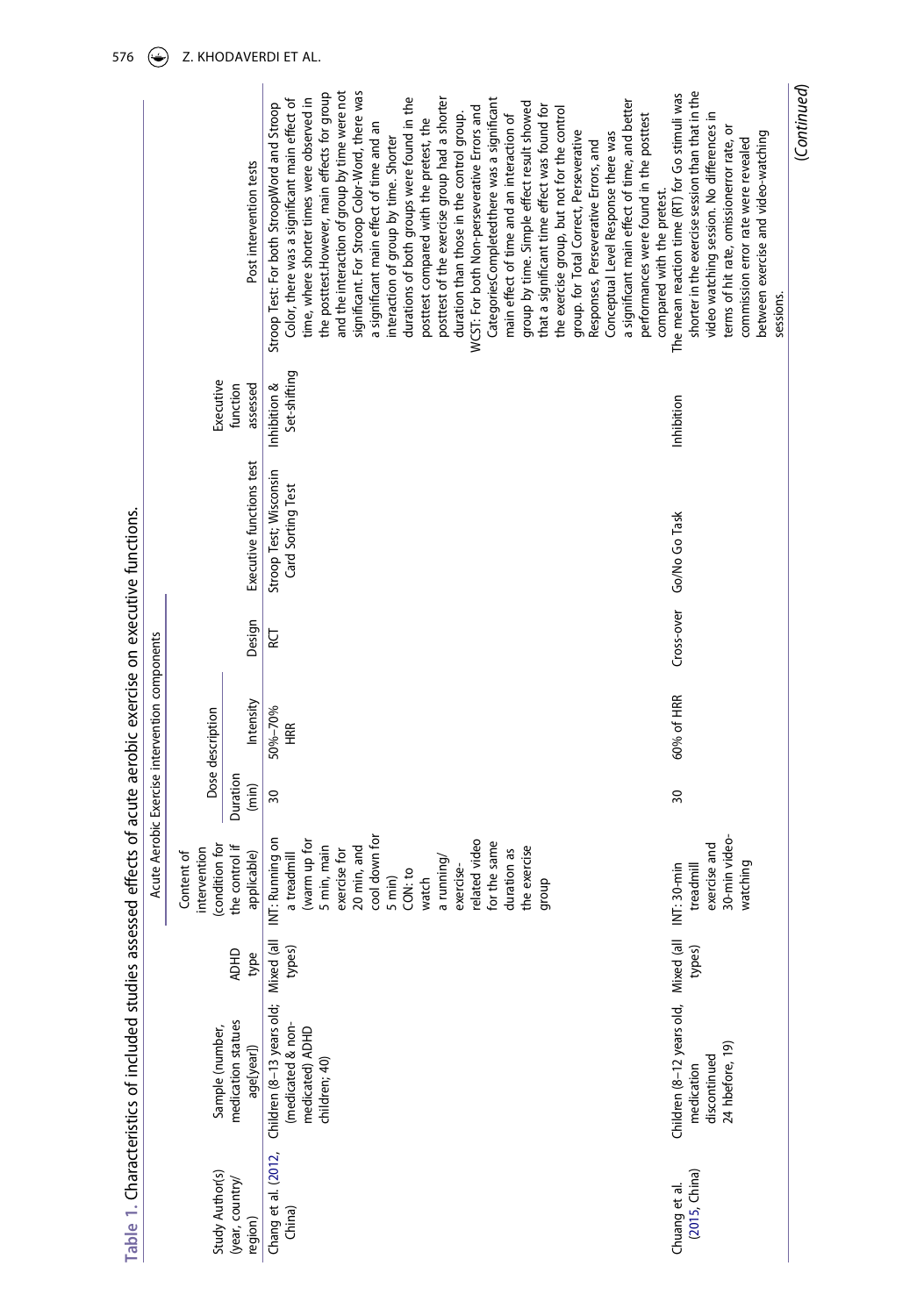|                                                |                                            | Post intervention tests                       | there was no significant main effect of session<br>costs between post-resting and post-exercise<br>Local switch: For RT, there was no main effect of<br>exercise, post-resting) by Condition (Pure and<br>session or interaction. For response accuracy,<br>sessions. However, no significant differences<br>responded faster in the pure condition than<br>were significant differences in global switch<br>Global switch: ForRT, asignificantSession (post-<br>indicated higher scores following AE group<br>cognitive flexibility following AE. Effects for<br>mixed) interaction was found. Participants<br>Global and local switch costs: As for RT, there<br>Both groups (AE and control) showed higher<br>in the mixed condition both post-exercise<br>and post-resting. For response accuracy,<br>condition were obtained for category,<br>fluency, and originality. These effects<br>compared with the control condition<br>in local switch costs were observed<br>not significant result was found.<br>or interaction. |
|------------------------------------------------|--------------------------------------------|-----------------------------------------------|----------------------------------------------------------------------------------------------------------------------------------------------------------------------------------------------------------------------------------------------------------------------------------------------------------------------------------------------------------------------------------------------------------------------------------------------------------------------------------------------------------------------------------------------------------------------------------------------------------------------------------------------------------------------------------------------------------------------------------------------------------------------------------------------------------------------------------------------------------------------------------------------------------------------------------------------------------------------------------------------------------------------------------|
|                                                | Executive                                  | function<br>assessed                          | Set-shifting<br>Set-shifting                                                                                                                                                                                                                                                                                                                                                                                                                                                                                                                                                                                                                                                                                                                                                                                                                                                                                                                                                                                                     |
|                                                |                                            | Executive functions test                      | Cross-over Alternate Uses Task<br>Task Switching<br>Paradigm                                                                                                                                                                                                                                                                                                                                                                                                                                                                                                                                                                                                                                                                                                                                                                                                                                                                                                                                                                     |
|                                                |                                            | Design                                        | Cross-over                                                                                                                                                                                                                                                                                                                                                                                                                                                                                                                                                                                                                                                                                                                                                                                                                                                                                                                                                                                                                       |
| Acute Aerobic Exercise intervention components | Dose description                           | Intensity                                     | 50-70% HRR<br>65% to 70%<br>$\mathsf{HR}_{\mathsf{max}}$                                                                                                                                                                                                                                                                                                                                                                                                                                                                                                                                                                                                                                                                                                                                                                                                                                                                                                                                                                         |
|                                                |                                            | Duration<br>(min)                             | $\approx$<br>$\overline{20}$                                                                                                                                                                                                                                                                                                                                                                                                                                                                                                                                                                                                                                                                                                                                                                                                                                                                                                                                                                                                     |
|                                                | condition for<br>ntervention<br>Content of | the control if<br>applicable)                 | main exercise<br>while seated)<br>and 5 min of<br>CON: Resting<br>warming up,<br>on treadmill,<br>cycling bout<br>ergometer)<br>20 min of<br>including<br>NT: Aerobic<br>physically<br>condition<br>watching<br>(20 mins<br>5 min of<br>(20 mins<br>(reading<br>exercise<br>INT: ADHD<br>exercise<br>nactive<br><b>Aerobic</b><br>a Video)<br>cooling<br>session<br>session<br>control<br>group:<br>down)<br>on an<br>ğ                                                                                                                                                                                                                                                                                                                                                                                                                                                                                                                                                                                                          |
|                                                |                                            | <b>ADHD</b><br>type                           | Combined<br>types)                                                                                                                                                                                                                                                                                                                                                                                                                                                                                                                                                                                                                                                                                                                                                                                                                                                                                                                                                                                                               |
|                                                | Sample (number,                            | medication statues<br>age[year])              | Children (8-12 years old, Mixed (all<br>years old, medicated<br>ADHD & healthy<br>children, 36)<br>h before) & healthy<br>ADHD (medication<br>Ludyga et al. (2020, Adolescents (11-16<br>discontinued 24<br>children, 36)                                                                                                                                                                                                                                                                                                                                                                                                                                                                                                                                                                                                                                                                                                                                                                                                        |
|                                                |                                            | Study Author(s)<br>(year, country/<br>region) | Hung et al.(2016,<br>Switzerland)<br>Taiwan)                                                                                                                                                                                                                                                                                                                                                                                                                                                                                                                                                                                                                                                                                                                                                                                                                                                                                                                                                                                     |

CHILD NEUROPSYCHOLOGY  $\circledast$  577

(Continued) (*Continued*)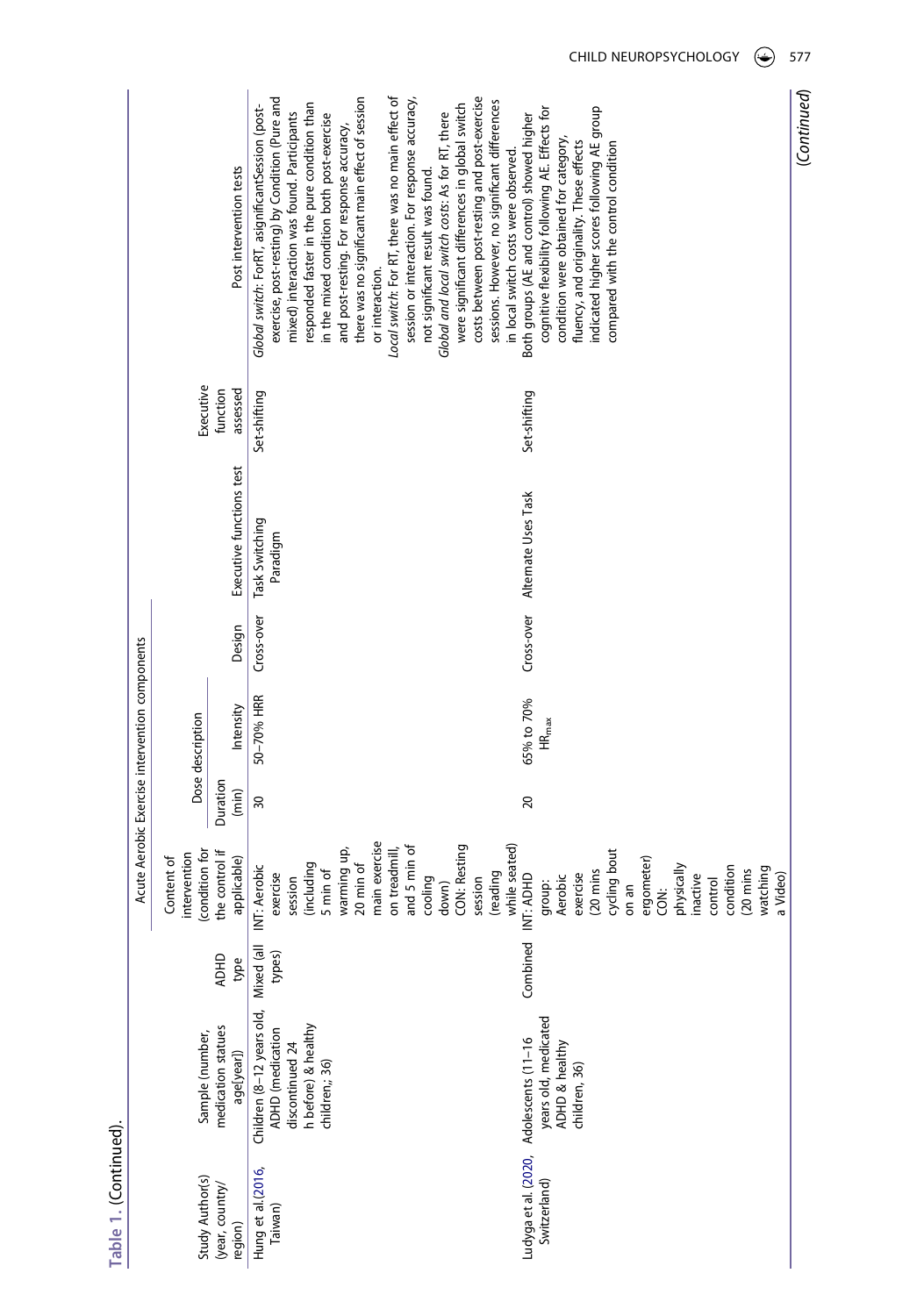|                                                |                                              | Post intervention tests          | interaction was observed for accuracy. A time<br>to watching a video in both groups. No such<br>induced changes in RT were not significantly<br>There was a significant interaction of time and<br>decrease of RT following exercise compared<br>a greater reduction of RT than coordinative<br>ADHD was found, indicating that AE led to<br>exercise. In healthy comparisons, exercise-<br>control) interaction for RT in children with<br>by condition (AE, coordinative exercise,<br>condition for RT, indicating a greater<br>different between the two exercise<br>modalities. |
|------------------------------------------------|----------------------------------------------|----------------------------------|-------------------------------------------------------------------------------------------------------------------------------------------------------------------------------------------------------------------------------------------------------------------------------------------------------------------------------------------------------------------------------------------------------------------------------------------------------------------------------------------------------------------------------------------------------------------------------------|
|                                                | Executive                                    | function<br>assessed             | Inhibition                                                                                                                                                                                                                                                                                                                                                                                                                                                                                                                                                                          |
|                                                |                                              | Executive functions test         | Modified Flanker Task                                                                                                                                                                                                                                                                                                                                                                                                                                                                                                                                                               |
|                                                |                                              | Design                           | Cross-over                                                                                                                                                                                                                                                                                                                                                                                                                                                                                                                                                                          |
| Acute Aerobic Exercise intervention components | Dose description                             | Intensity                        | 65% to 70%<br>$HR_{max}$                                                                                                                                                                                                                                                                                                                                                                                                                                                                                                                                                            |
|                                                |                                              | Duration<br>(min)                | 20                                                                                                                                                                                                                                                                                                                                                                                                                                                                                                                                                                                  |
| I                                              | (condition for<br>intervention<br>Content of | the control if<br>applicable)    | object control<br>documentary<br>coordination<br>CON: 20 min<br>a Video) and<br>cycling bout<br>of lower and<br>coordinative<br>extremities)<br>on exercise<br>ergometer),<br>behavior in<br>physically<br>condition<br>watching<br>Combined INT: Aerobic<br>watching<br>skills and<br>(20 mins<br>$(20 \text{ mins})$<br>exercise<br>exercise<br>bilateral<br>$(20 \text{ min})$<br>inactive<br>control<br>on an<br>upper<br>adults                                                                                                                                                |
|                                                |                                              | ADHD<br>type                     |                                                                                                                                                                                                                                                                                                                                                                                                                                                                                                                                                                                     |
|                                                | Sample (number,                              | medication statues<br>age[year]) | Ludyga et al. (2017,   Adolescents (11–16<br>Switzerland)                    years old, medicated<br>ADHD, 36)                                                                                                                                                                                                                                                                                                                                                                                                                                                                      |
|                                                | Study Author(s)                              | (year, country/<br>region)       |                                                                                                                                                                                                                                                                                                                                                                                                                                                                                                                                                                                     |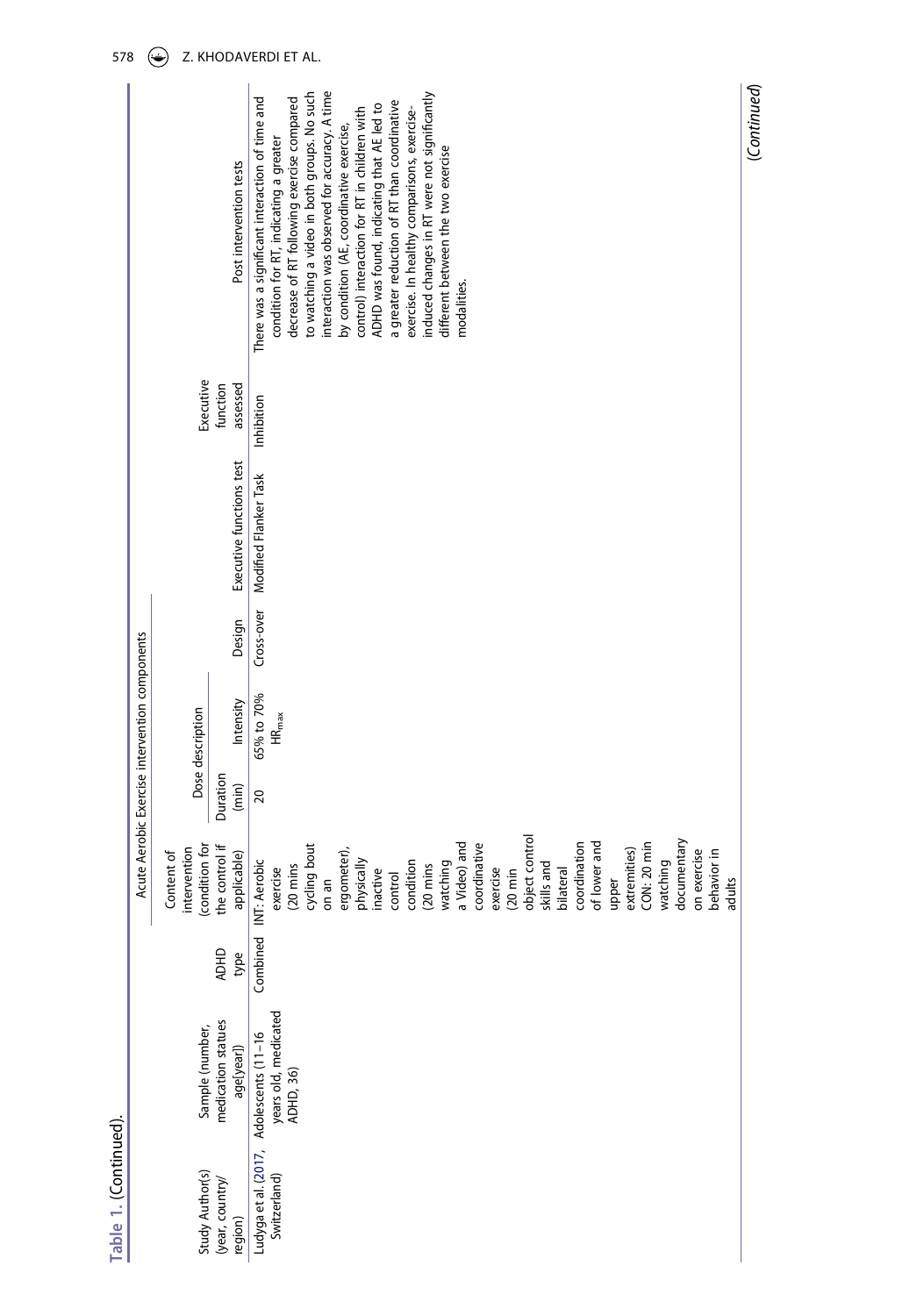|                                                |                                              | Post intervention tests          | There was a significant increase in the error of<br>exercise). There were no significant findings<br>medication, and significantly increased over<br>for the error of commissiont-score. In the<br>significantly higher than children without<br>ADHD group the reaction time score was<br>omission t-score over time (pre to post<br>ADHD, significantly decreased with<br>time. | (Continued) |
|------------------------------------------------|----------------------------------------------|----------------------------------|-----------------------------------------------------------------------------------------------------------------------------------------------------------------------------------------------------------------------------------------------------------------------------------------------------------------------------------------------------------------------------------|-------------|
|                                                | Executive                                    | function<br>assessed             |                                                                                                                                                                                                                                                                                                                                                                                   |             |
|                                                |                                              | Executive functions test         | Continuous Performance Attention<br>attention subscales)<br>Assessment System<br>(hyperactivity and<br>Task &Behavior<br>for Children                                                                                                                                                                                                                                             |             |
|                                                |                                              | Design                           | Cross over                                                                                                                                                                                                                                                                                                                                                                        |             |
| Acute Aerobic Exercise intervention components | Dose description                             | Intensity                        | 90% of peak<br>work rate<br>aerobic                                                                                                                                                                                                                                                                                                                                               |             |
|                                                |                                              | Duration<br>$(\min)$             | $\approx$                                                                                                                                                                                                                                                                                                                                                                         |             |
|                                                | (condition for<br>intervention<br>Content of | he control if<br>applicable)     | INT:3 min warm-<br>CON: healthy<br>children: N.A.<br>braked cycle<br>exercise on<br>electrically-<br>30 sec high<br>30 sec rest;<br>ergometer:<br>intensity<br>exercise/<br>exercise<br>$10 \text{ min}$<br>up, 20<br>totally)                                                                                                                                                    |             |
|                                                |                                              | <b>ADHD</b><br>type              |                                                                                                                                                                                                                                                                                                                                                                                   |             |
|                                                | Sample (number,                              | medication statues<br>age[year]) | Mahon et al. (2013, Children (8-14 years old, N.A.<br>discontinued 18-24<br>medication and<br>without medication<br>before) & healthy<br>(medication<br>ADHD (with<br>:hildren, 42)                                                                                                                                                                                               |             |
|                                                | Study Author(s)                              | (year, country/<br>region)       | USA)                                                                                                                                                                                                                                                                                                                                                                              |             |

CHILD NEUROPSYCHOLOGY (C) 579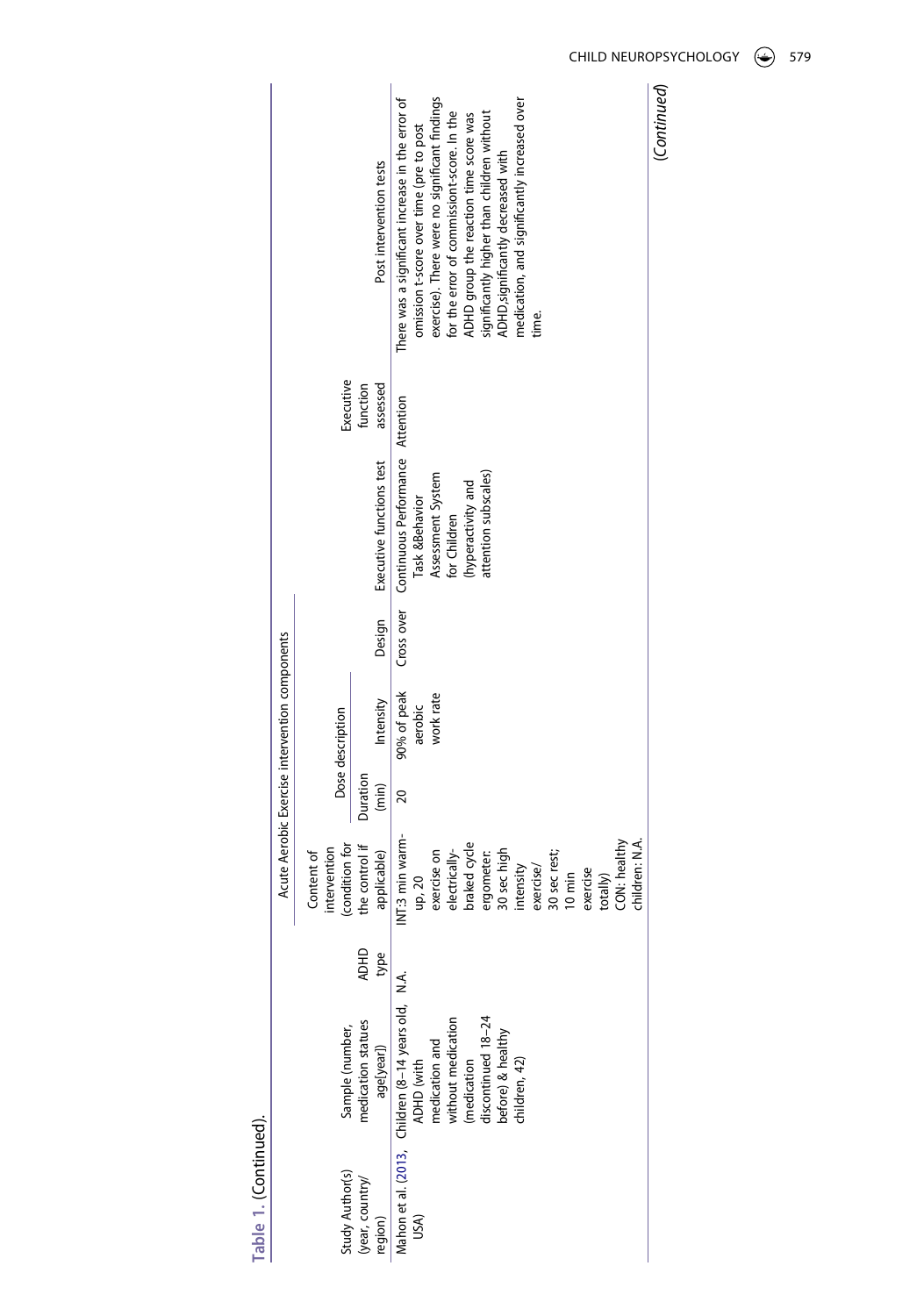|                       |                                                |                                              | Post intervention tests          | 15 measured variables (number of total errors<br>for the medicated group and on 2 out of the<br>both in the distractibility task) regarding the<br>and error rates in the divided attention task)<br>parameters (median RT in the alertness task<br>positive influence on 2 out of 15 measured<br>and errors when distractor was presented,<br>AE group compared to control group (video<br>watching condition) had a significantly<br>treatment-naïve group | Follow-up analyses showed that participants<br>used significantly less time to complete part<br>Trail Making Test: no significant difference was<br>complete the test in the exercise condition.<br>found between exercise and control group.<br>Tower of London: neither the main effects for<br>interaction between ADHD diagnosis and<br>condition reached statistical significance.<br>Stroop Test: participants used less time to<br>ADHD diagnosis nor condition nor the<br>A (Word) and part B (Color). |
|-----------------------|------------------------------------------------|----------------------------------------------|----------------------------------|--------------------------------------------------------------------------------------------------------------------------------------------------------------------------------------------------------------------------------------------------------------------------------------------------------------------------------------------------------------------------------------------------------------------------------------------------------------|----------------------------------------------------------------------------------------------------------------------------------------------------------------------------------------------------------------------------------------------------------------------------------------------------------------------------------------------------------------------------------------------------------------------------------------------------------------------------------------------------------------|
|                       |                                                | Executive                                    | function<br>assessed             | Attention, set-<br>shifting &<br>inhibition                                                                                                                                                                                                                                                                                                                                                                                                                  | solving&Set-<br>Problem<br>shifting<br>Inhibition,                                                                                                                                                                                                                                                                                                                                                                                                                                                             |
|                       |                                                |                                              | Executive functions test         | distractibility, divided<br>Attention Testing for<br>attention, flexibility,<br>Children(KITAP):<br>and go/no-go<br>Test Battery for<br>alertness,                                                                                                                                                                                                                                                                                                           | Stroop Test, Tower of<br>London & Trail<br>Making Test                                                                                                                                                                                                                                                                                                                                                                                                                                                         |
|                       |                                                |                                              | Design                           | Pre-post                                                                                                                                                                                                                                                                                                                                                                                                                                                     | Cross-over                                                                                                                                                                                                                                                                                                                                                                                                                                                                                                     |
|                       | Acute Aerobic Exercise intervention components | Dose description                             | Intensity                        | $60 - 80\%$ HR <sub>max</sub>                                                                                                                                                                                                                                                                                                                                                                                                                                | 5-7 RPE (0-<br>10 OMNI<br>scale)                                                                                                                                                                                                                                                                                                                                                                                                                                                                               |
|                       |                                                |                                              | Duration<br>(min)                | $20$                                                                                                                                                                                                                                                                                                                                                                                                                                                         | $\overline{20}$                                                                                                                                                                                                                                                                                                                                                                                                                                                                                                |
|                       |                                                | (condition for<br>intervention<br>Content of | the control if<br>applicable)    | between each<br>$4 \times 4$ periods,<br>slow walking<br>total time of<br>divided into<br>period. CON:<br>20 min was<br>video while<br>with 1-min<br>video: the<br>a cartoon<br>a cartoon<br>NT: physical<br>watching<br>watching<br>breaks"<br>(running<br>activity),<br>activity<br>session<br>seated<br>while                                                                                                                                             | a Recumbent<br>documentary<br>5-min warm-<br>and a 5-min<br>cool-down)<br>Ergometer,<br>exercise (a<br>cycling on<br>20 min of<br>NT: aerobic<br>watching<br>a nature<br>CON: or<br>Cycle-<br>g,                                                                                                                                                                                                                                                                                                               |
|                       |                                                |                                              | <b>ADHD</b><br>type              | Mixed (all<br>types)                                                                                                                                                                                                                                                                                                                                                                                                                                         | Mixed (all<br>types)                                                                                                                                                                                                                                                                                                                                                                                                                                                                                           |
|                       |                                                | Sample (number,                              | medication statues<br>age[year]) | Children (6-12 years old,<br>healthy children, 150)<br>medicated ADHD,<br>medicated & non                                                                                                                                                                                                                                                                                                                                                                    | healthy children, 32)<br>medicated ADHD &<br>$(10.75 \pm 2.27,$<br>Adolescents                                                                                                                                                                                                                                                                                                                                                                                                                                 |
| Table 1. (Continued). |                                                | Study Author(s)                              | (year, country/<br>region)       | Miklós et al. (2020,<br>Hungary)                                                                                                                                                                                                                                                                                                                                                                                                                             | Piepmeier et al.<br>(2015, USA)                                                                                                                                                                                                                                                                                                                                                                                                                                                                                |

(Continued) (*Continued*)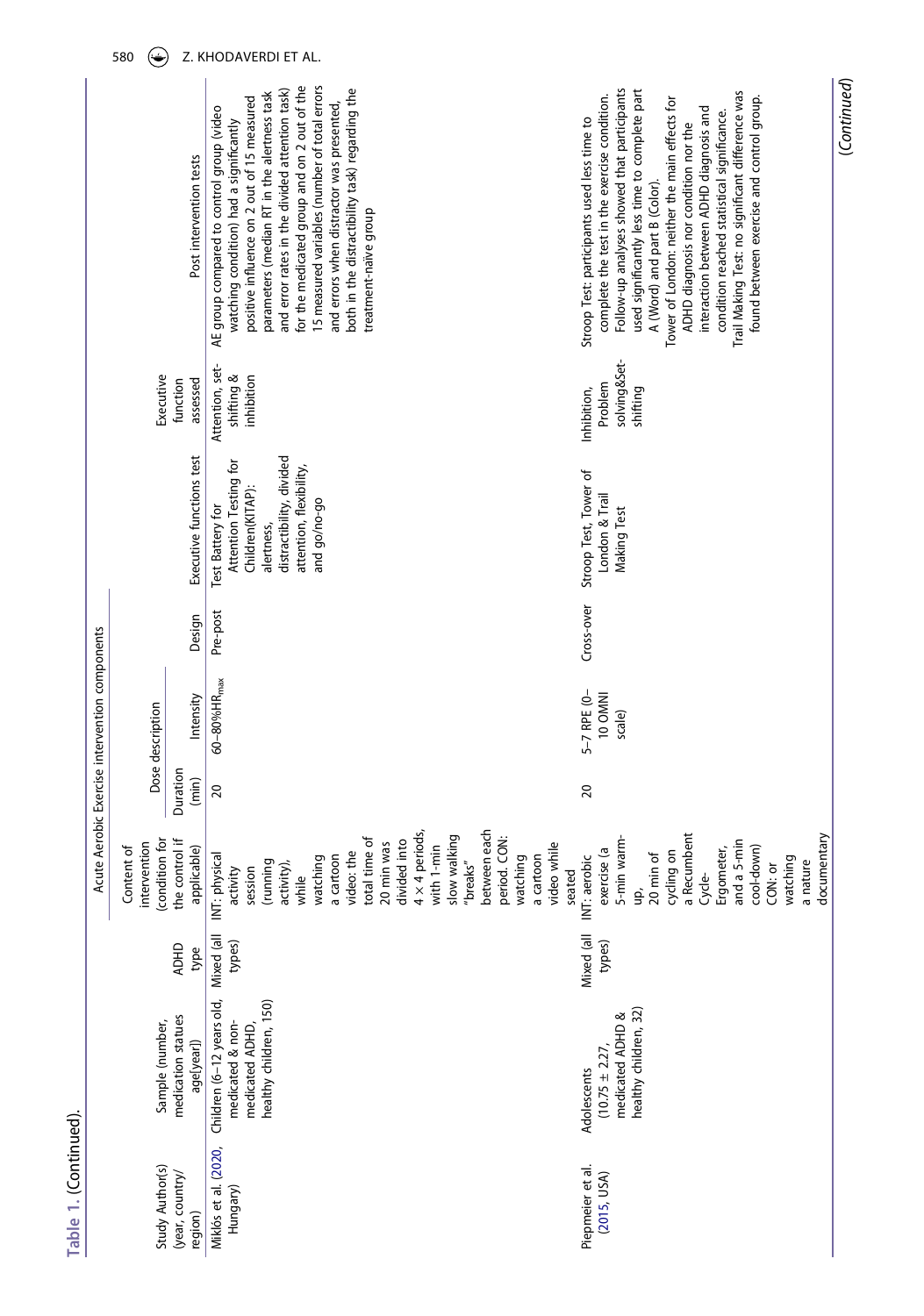|                               |                                                                             |                     | I                                                                                        |                   | Acute Aerobic Exercise intervention components |            |                                                 |                      |                                                                                                                                                                                                                                                                                                                                                                                                                                                                                                                                                                                              |
|-------------------------------|-----------------------------------------------------------------------------|---------------------|------------------------------------------------------------------------------------------|-------------------|------------------------------------------------|------------|-------------------------------------------------|----------------------|----------------------------------------------------------------------------------------------------------------------------------------------------------------------------------------------------------------------------------------------------------------------------------------------------------------------------------------------------------------------------------------------------------------------------------------------------------------------------------------------------------------------------------------------------------------------------------------------|
| Study Author(s)               | Sample (number,                                                             |                     | condition for<br>intervention<br>Content of                                              |                   | Dose description                               |            |                                                 | Executive            |                                                                                                                                                                                                                                                                                                                                                                                                                                                                                                                                                                                              |
| year, country/<br>eqion)      | medication statues<br>age[year])                                            | <b>ADHD</b><br>type | the control if<br>applicable)                                                            | Duration<br>(min) | Intensity                                      | Design     | Executive functions test                        | assessed<br>function | Post intervention tests                                                                                                                                                                                                                                                                                                                                                                                                                                                                                                                                                                      |
| (2013, USA)<br>ontifex et al. | Children (8-12, ADHD & Mixed (all<br>healthy children(N. types)<br>A.), 40) |                     | CON: seated<br>exercise on<br>INT: aerobic<br>a motor-<br>treadmill<br>reading<br>driven | 20                | 65% and 75%<br>$HR_{max}$                      | Cross-over | Flanker Task with a<br>Compumedics<br>Neuroscan | Inhibition           | with the children with ADHD also exhibiting<br>exercise condition relative to following the<br>accuracy and stimulus-related processing,<br>For accuracy, both groups exhibited greater<br>immediately following an error revealed<br>reading condition only for children with<br>processes, compared with after a similar<br>greater posterior slowing following the<br>response accuracy relative to following<br>selective enhancements in regulatory<br>Both groups exhibited greater response<br>For RT, Analysis of median RT for trials<br>duration of seated reading.<br><b>ADHD</b> |

Note: HR (Heart Rate); HR max (maximal Heart Rate); HRR (Heart Rate Reserve); RPE (Rating of Perceived Exertion); RT: Reaction Time; N.A.: not available Note: HR (Heart Rate); HR max (maximal Heart Rate); HRR (Heart Rate Reserve); RPE (Rating of Perceived Exertion); RT: Reaction Time; N.A.: not available

reading.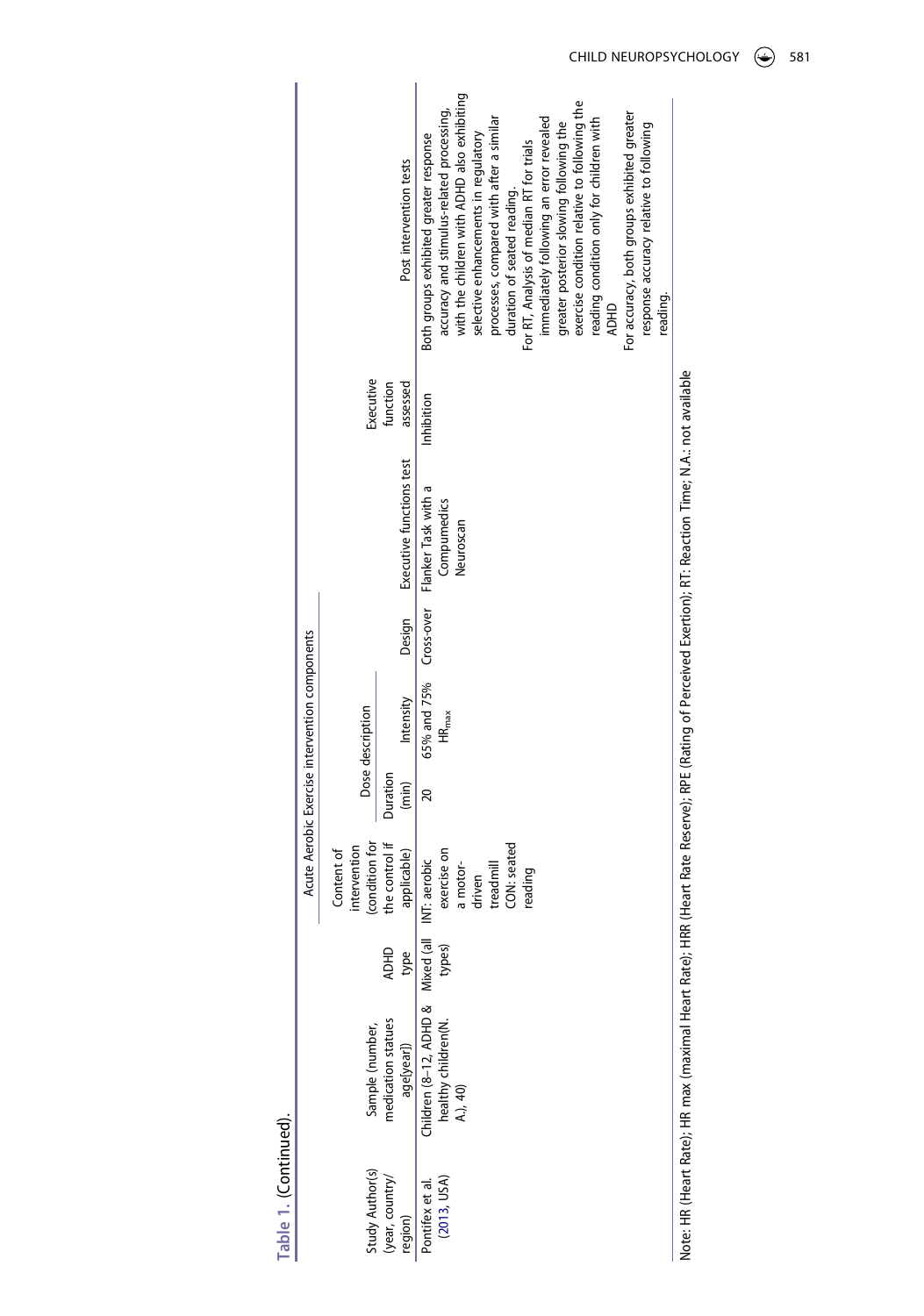|                                                | Table 2. Characteristics of included stud                                             |                     | lies assessed effects of chronic aerobic exercise on executive functions.                                                                                                                                                                                                                                                                                                                                                                                                                                                                                           |                                                  |                  |                           |              |                                          |                                   |                                                                                                |
|------------------------------------------------|---------------------------------------------------------------------------------------|---------------------|---------------------------------------------------------------------------------------------------------------------------------------------------------------------------------------------------------------------------------------------------------------------------------------------------------------------------------------------------------------------------------------------------------------------------------------------------------------------------------------------------------------------------------------------------------------------|--------------------------------------------------|------------------|---------------------------|--------------|------------------------------------------|-----------------------------------|------------------------------------------------------------------------------------------------|
|                                                |                                                                                       |                     |                                                                                                                                                                                                                                                                                                                                                                                                                                                                                                                                                                     | Chronic Aerobic Exercise intervention components |                  |                           |              |                                          |                                   |                                                                                                |
|                                                |                                                                                       |                     | Content of                                                                                                                                                                                                                                                                                                                                                                                                                                                                                                                                                          |                                                  | Dose description |                           |              |                                          |                                   |                                                                                                |
| Study Author(s)<br>(years, country/<br>region) | Sample (number,<br>age[year])<br>statues                                              | <b>ADHD</b><br>type | intervention (condition<br>for the control if<br>applicable)                                                                                                                                                                                                                                                                                                                                                                                                                                                                                                        | Frequency                                        |                  | Duration Intensity Design |              | Executive function<br>test               | Executive<br>function<br>assessed | Follow-up (duration)<br>Post intervention<br>tests Immediate                                   |
| Choi et al. (2015,<br>South Korea)             | 18 years old;<br>medicated<br>ADHD, healthy<br>Adolescents (13-<br>adolescents<br>30) | Α.<br>Ζ             | warming up, 60 min<br>consisted of running<br>control such as good<br>several days a week)<br>for aerobic exercise,<br>(shuttle run, zigzag<br>run), jumping rope<br>basketball (dribble,<br>education sessions<br>group jumps), and<br>behavior and bad<br>Aerobic exercises<br>for behavior and<br>pass, shoot, and<br>INT1: sports-ADHD<br>interaction with<br>family (50 min.;<br>individual and<br>and 10 min for<br>stretching and<br>cooling down)<br>INT2: edu-ADHD:<br>feedback and<br>CON: nophysical<br>behavior and<br>(10 min for<br>exercise<br>game) | 90 min x 3 days/w                                | $\frac{8}{6}$    | $HR_{max}$<br>60%         | post<br>Pre- | Wisconsin Card<br>Sorting Test<br>(WCST) | Set-shifting                      | exercisegroup and<br>Perseverative errors<br>decreased in the<br>education group<br>not in the |
|                                                |                                                                                       |                     |                                                                                                                                                                                                                                                                                                                                                                                                                                                                                                                                                                     |                                                  |                  |                           |              |                                          |                                   |                                                                                                |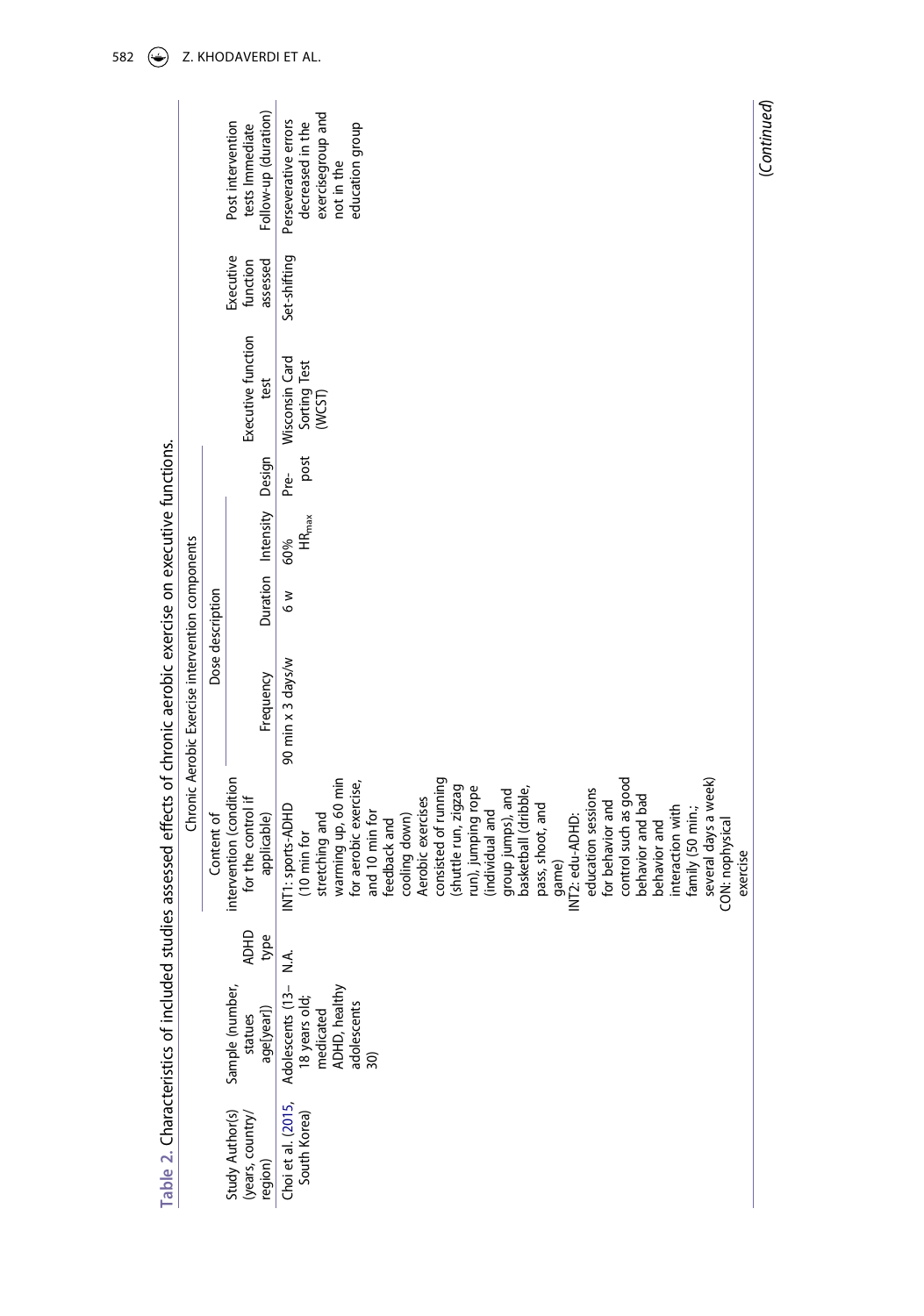(*Continued*)

(Continued)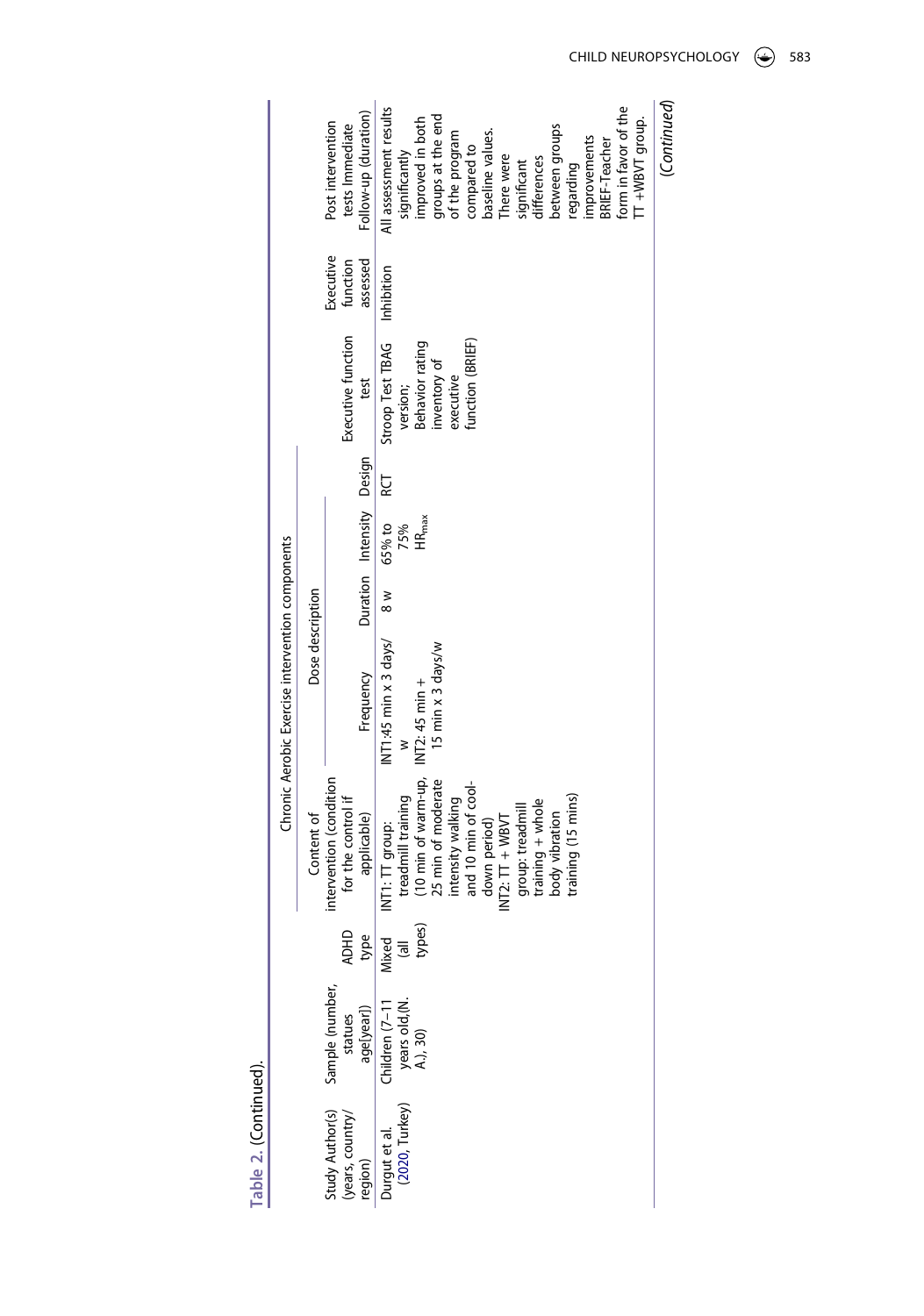|                                                  |                  | Post intervention<br>tests Immediate          | Follow-up (duration) | The Color-Word         | Scores of the                | exercise group | increased          | significantly after         | the 12 week | session. The scores | of the no- | exercisegroup also | increased | significantly. The | Interference Score | of the exercise | group increased | after the 12 week | session. The score | decreased in the | no-exercise group. | However, the | changes were not | statistically | significant in either | group. | No statistically | significant | differences were | found between the | groups for the | Color-Word Score | or Interference | Score. | (Continued) |
|--------------------------------------------------|------------------|-----------------------------------------------|----------------------|------------------------|------------------------------|----------------|--------------------|-----------------------------|-------------|---------------------|------------|--------------------|-----------|--------------------|--------------------|-----------------|-----------------|-------------------|--------------------|------------------|--------------------|--------------|------------------|---------------|-----------------------|--------|------------------|-------------|------------------|-------------------|----------------|------------------|-----------------|--------|-------------|
|                                                  |                  | Executive<br>function                         | assessed             | Inhibition             |                              |                |                    |                             |             |                     |            |                    |           |                    |                    |                 |                 |                   |                    |                  |                    |              |                  |               |                       |        |                  |             |                  |                   |                |                  |                 |        |             |
|                                                  |                  | Executive function                            | test                 | Stroop Color and       | <b>Word Test</b>             |                |                    |                             |             |                     |            |                    |           |                    |                    |                 |                 |                   |                    |                  |                    |              |                  |               |                       |        |                  |             |                  |                   |                |                  |                 |        |             |
|                                                  |                  |                                               | Design               | Pre-                   | post                         |                |                    |                             |             |                     |            |                    |           |                    |                    |                 |                 |                   |                    |                  |                    |              |                  |               |                       |        |                  |             |                  |                   |                |                  |                 |        |             |
|                                                  |                  |                                               | Duration Intensity   | 45-75%                 | of HRR                       | and            | $11 - 16$          | RPE                         |             |                     |            |                    |           |                    |                    |                 |                 |                   |                    |                  |                    |              |                  |               |                       |        |                  |             |                  |                   |                |                  |                 |        |             |
|                                                  | Dose description |                                               |                      | 12 w                   |                              |                |                    |                             |             |                     |            |                    |           |                    |                    |                 |                 |                   |                    |                  |                    |              |                  |               |                       |        |                  |             |                  |                   |                |                  |                 |        |             |
| Chronic Aerobic Exercise intervention components |                  |                                               | Frequency            | 60 min x 3 days/w      |                              |                |                    |                             |             |                     |            |                    |           |                    |                    |                 |                 |                   |                    |                  |                    |              |                  |               |                       |        |                  |             |                  |                   |                |                  |                 |        |             |
|                                                  | Content of       | intervention (condition<br>for the control if | applicable)          | INT: Combined Exercise | Group (10 m warm-            | up, 40 m main  | exercise, and 10 m | cool down)                  | CON: N.A.   |                     |            |                    |           |                    |                    |                 |                 |                   |                    |                  |                    |              |                  |               |                       |        |                  |             |                  |                   |                |                  |                 |        |             |
|                                                  |                  | <b>ADHD</b>                                   | type                 | ΧÁ.                    |                              |                |                    |                             |             |                     |            |                    |           |                    |                    |                 |                 |                   |                    |                  |                    |              |                  |               |                       |        |                  |             |                  |                   |                |                  |                 |        |             |
|                                                  |                  | Sample (number,<br>statues                    | age[year])           | Children               | (~9 years old,<br>ADHD (non- |                |                    | medicated)<br>children, 12) |             |                     |            |                    |           |                    |                    |                 |                 |                   |                    |                  |                    |              |                  |               |                       |        |                  |             |                  |                   |                |                  |                 |        |             |
|                                                  |                  | Study Author(s)<br>(years, country/           | region)              | Lee et al. (2017,      | South Korea)                 |                |                    |                             |             |                     |            |                    |           |                    |                    |                 |                 |                   |                    |                  |                    |              |                  |               |                       |        |                  |             |                  |                   |                |                  |                 |        |             |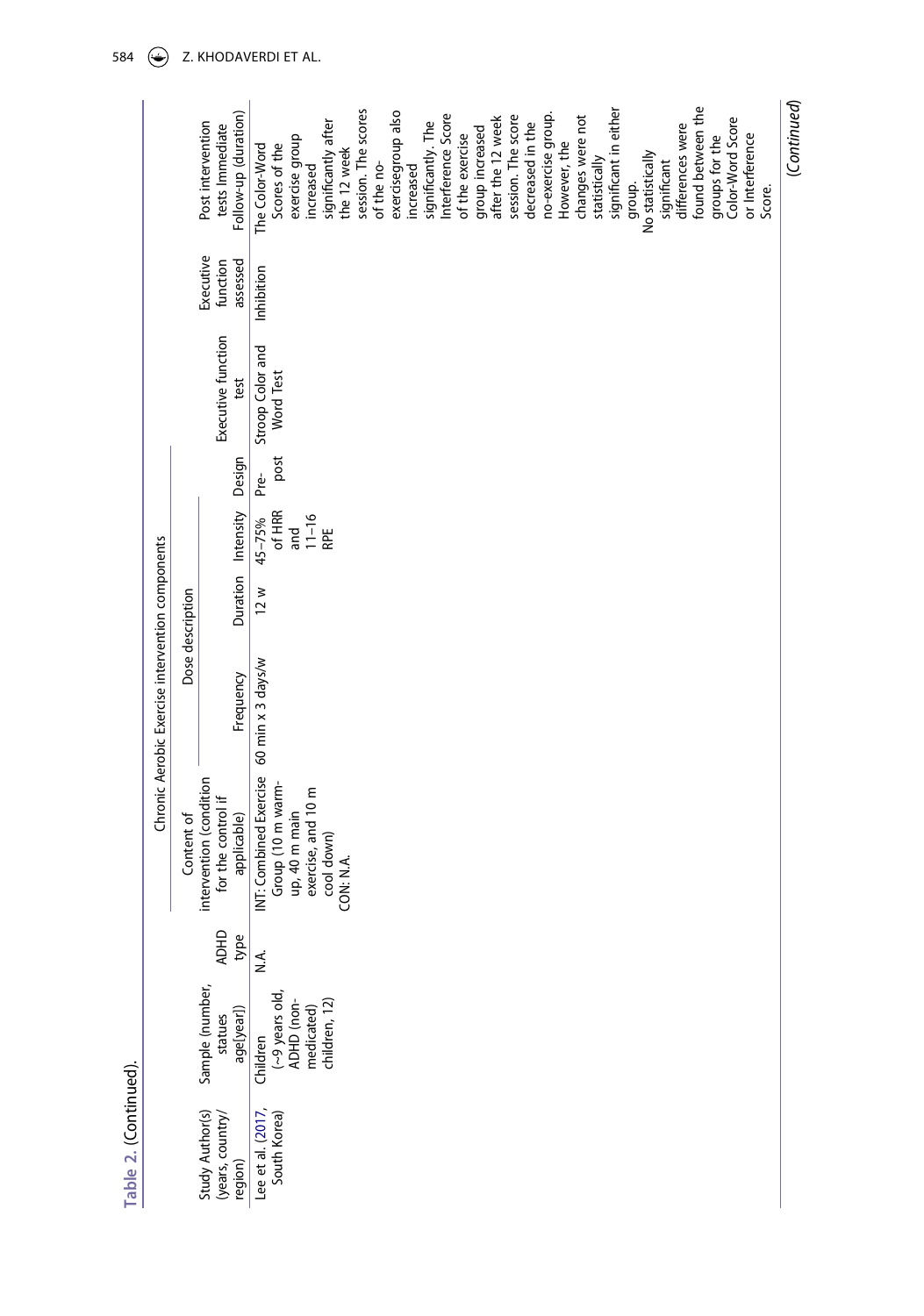| I |
|---|
|   |
|   |
|   |
|   |
|   |
|   |
|   |
|   |
|   |
| L |
|   |
|   |
|   |
|   |
|   |
|   |
|   |
|   |
|   |
|   |
|   |

|                                                |                                                   |                     |                                                                                                                                                                                                                                                                                                                                                                              | Chronic Aerobic Exercise intervention components |                    |                                                    |        |                                                                                |                                                |                                                                                                                                                                                                                                                                                                                                                                                                                                                                                                                                                                                                                                                                                          |
|------------------------------------------------|---------------------------------------------------|---------------------|------------------------------------------------------------------------------------------------------------------------------------------------------------------------------------------------------------------------------------------------------------------------------------------------------------------------------------------------------------------------------|--------------------------------------------------|--------------------|----------------------------------------------------|--------|--------------------------------------------------------------------------------|------------------------------------------------|------------------------------------------------------------------------------------------------------------------------------------------------------------------------------------------------------------------------------------------------------------------------------------------------------------------------------------------------------------------------------------------------------------------------------------------------------------------------------------------------------------------------------------------------------------------------------------------------------------------------------------------------------------------------------------------|
|                                                |                                                   |                     | Content of                                                                                                                                                                                                                                                                                                                                                                   |                                                  | Dose description   |                                                    |        |                                                                                |                                                |                                                                                                                                                                                                                                                                                                                                                                                                                                                                                                                                                                                                                                                                                          |
| Study Author(s)<br>(years, country)<br>region) | Sample (number,<br>age[year])<br>statues          | <b>ADHD</b><br>type | intervention (condition<br>for the control if<br>applicable)                                                                                                                                                                                                                                                                                                                 | Frequency                                        |                    | Duration Intensity                                 | Design | Executive function<br>test                                                     | Executive<br>assessed<br>function              | Follow-up (duration)<br>Post intervention<br>tests Immediate                                                                                                                                                                                                                                                                                                                                                                                                                                                                                                                                                                                                                             |
| Geladé et al.<br>(2017,<br>Netherlands)        | years old, INT3<br>(N.A.), 112)<br>Children (7-13 | λ.<br>Σ             | INT2: optimally titrated<br>$(70-80%$ of HR max)<br>control intervention<br>intensity exercises<br>HRmax)5-min cool<br>intensity exercises<br>methylphenidate<br>x 2-min vigorous<br>x 2-min vigorous<br>INT3: a semi-active<br>Neurofeedback<br>warming up, 5<br>5-min break 5<br>$(PA)$ : 5 min of<br>$(80 - 100\% \text{ of }$<br>(MPH)<br>down.<br>(NFB)<br><b>INT1:</b> | 45 min x 3 days/w                                | $10-12$ w $70-80%$ | $HR_{\text{max}}$ .<br>$HR_{max}$<br>100%<br>$80-$ | RС     | spatial working<br>Stop-signal task<br>memory task<br>(SST); visual-<br>(VSWM) | memory&<br>Attention<br>Working<br>Inhibition, | improved attention<br>and omission error<br>during the oddball<br>forMPH compared<br>lower commission<br>For attention, results<br>to NFB and PA, as<br>reflected by faster<br>variable response<br>compared to pre-<br>time, irrespective<br>improvements in<br>rates during the<br>stop signal task<br>response speed<br>impulsivity and<br>all groups, with<br>task, as well as<br>reaction times,<br>Working memory<br>faster reaction<br>times and less<br>speed at post-<br>improved over<br>indicate equal<br>attention, as<br>intervention.<br>intervention<br>Result showed<br>reflected by<br>stop signal<br>of received<br>Treatment.<br>decreased<br>inhibition,<br>improved |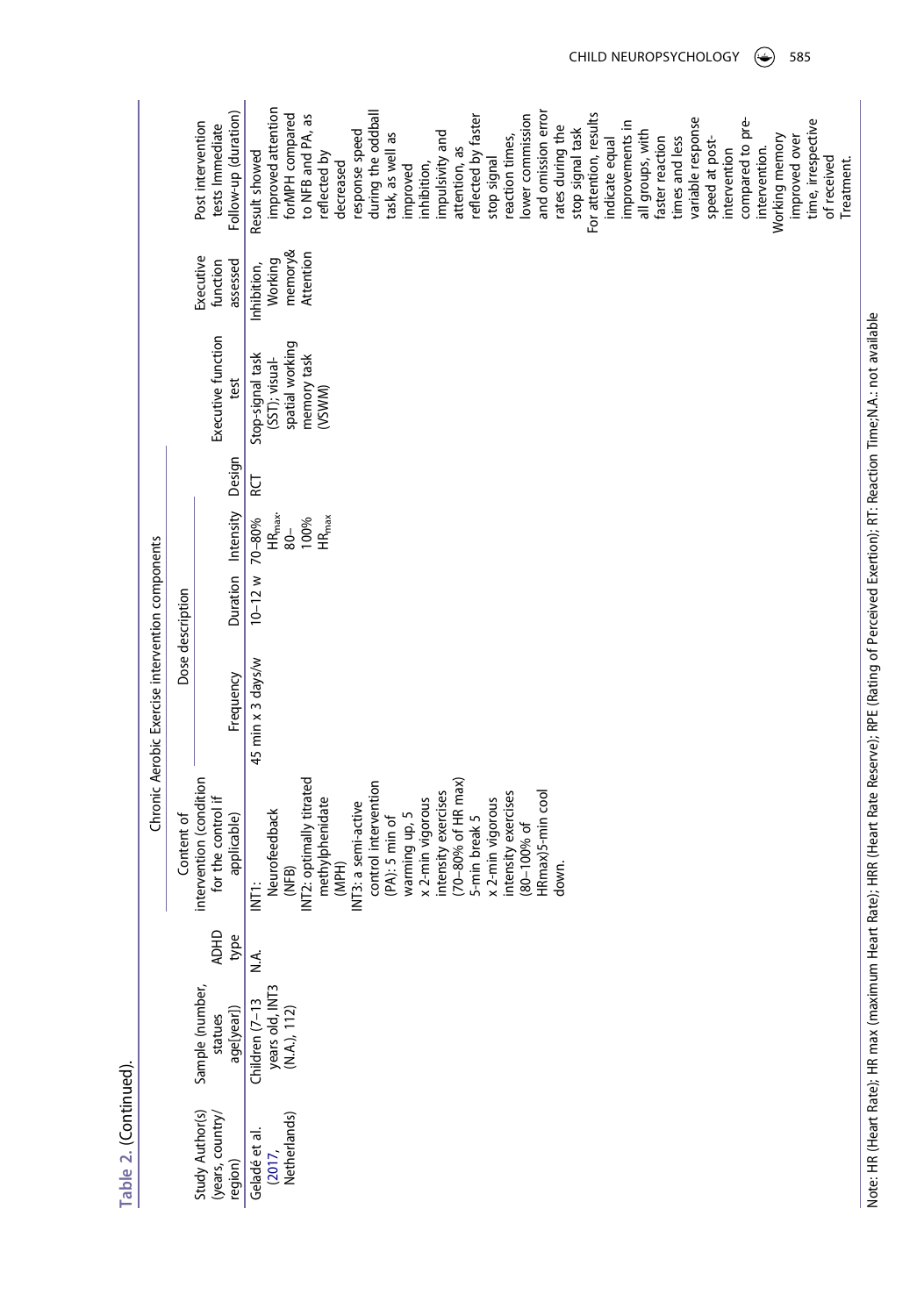<span id="page-18-4"></span><span id="page-18-3"></span><span id="page-18-2"></span><span id="page-18-1"></span>

| $\frac{1}{2}$<br>į<br>í |
|-------------------------|
|                         |
|                         |
|                         |

<span id="page-18-0"></span>

| Point estimates and<br>measures of     | variability   |                                           |                      |                      |                            |                     |                      |                    |                   |                     |                      |                     |                       |   |                                               |                  |        |                        |                                                                                                                                |
|----------------------------------------|---------------|-------------------------------------------|----------------------|----------------------|----------------------------|---------------------|----------------------|--------------------|-------------------|---------------------|----------------------|---------------------|-----------------------|---|-----------------------------------------------|------------------|--------|------------------------|--------------------------------------------------------------------------------------------------------------------------------|
| Between-group<br>or condition          | analysis      |                                           |                      |                      |                            |                     |                      |                    |                   |                     |                      |                     |                       |   |                                               |                  |        |                        |                                                                                                                                |
| Intervention                           | as allocated  |                                           |                      |                      |                            |                     |                      |                    |                   |                     |                      |                     |                       |   |                                               |                  |        |                        |                                                                                                                                |
| obtained from >85%<br>Outcome measures | subjects      |                                           |                      |                      |                            |                     |                      |                    |                   |                     |                      |                     |                       |   |                                               |                  |        |                        |                                                                                                                                |
| Blinded                                | assessors     |                                           |                      |                      |                            |                     |                      |                    |                   |                     |                      |                     |                       |   |                                               |                  |        |                        |                                                                                                                                |
| control of exercise<br>Reporting and   | loads         |                                           |                      |                      |                            |                     |                      |                    |                   |                     |                      |                     |                       |   |                                               |                  |        |                        |                                                                                                                                |
| <b>Baseline</b>                        | comparability |                                           |                      |                      |                            |                     |                      |                    |                   |                     |                      |                     |                       |   |                                               |                  |        |                        |                                                                                                                                |
| Concealed                              | allocation    |                                           |                      |                      |                            |                     |                      |                    |                   |                     |                      |                     |                       |   |                                               |                  |        |                        |                                                                                                                                |
| Eligibility Random                     | allocation    |                                           |                      |                      |                            |                     |                      |                    |                   |                     |                      |                     | ≨                     | ≨ | ≸                                             |                  |        |                        |                                                                                                                                |
|                                        | criteria      |                                           |                      |                      |                            |                     |                      |                    |                   |                     |                      |                     |                       |   |                                               |                  |        |                        |                                                                                                                                |
|                                        | Authors       | Chang et al. (2012)<br>Choi et al. (2015) | Chuang et al. (2015) | Durgut et al. (2020) | Fritz & O'Connor<br>(2016) | Gapin et al. (2015) | Geladé et al. (2017) | Hung et al. (2016) | Lee et al. (2017) | Ludyga et al. (2017 | Ludyga et al. (2020) | Mahon et al. (2013) | Mehren et al. (2019a) |   | Mehren et al. (2019b)<br>Miklós et al. (2020) | Piepmeier et al. | (2015) | Pontifex et al. (2013) | Note: / avoicitly decribed and present: Y absent?upclear or inadequately described: N/A pot applicable because of study design |

Note:  $J$  , explicitly described and present; X absent; X absent; and the secribed; N/A, not applicable because of study design. Note: ✓, explicitly described and present; X absent;?unclear or inadequately described; N/A, not applicable because of study design.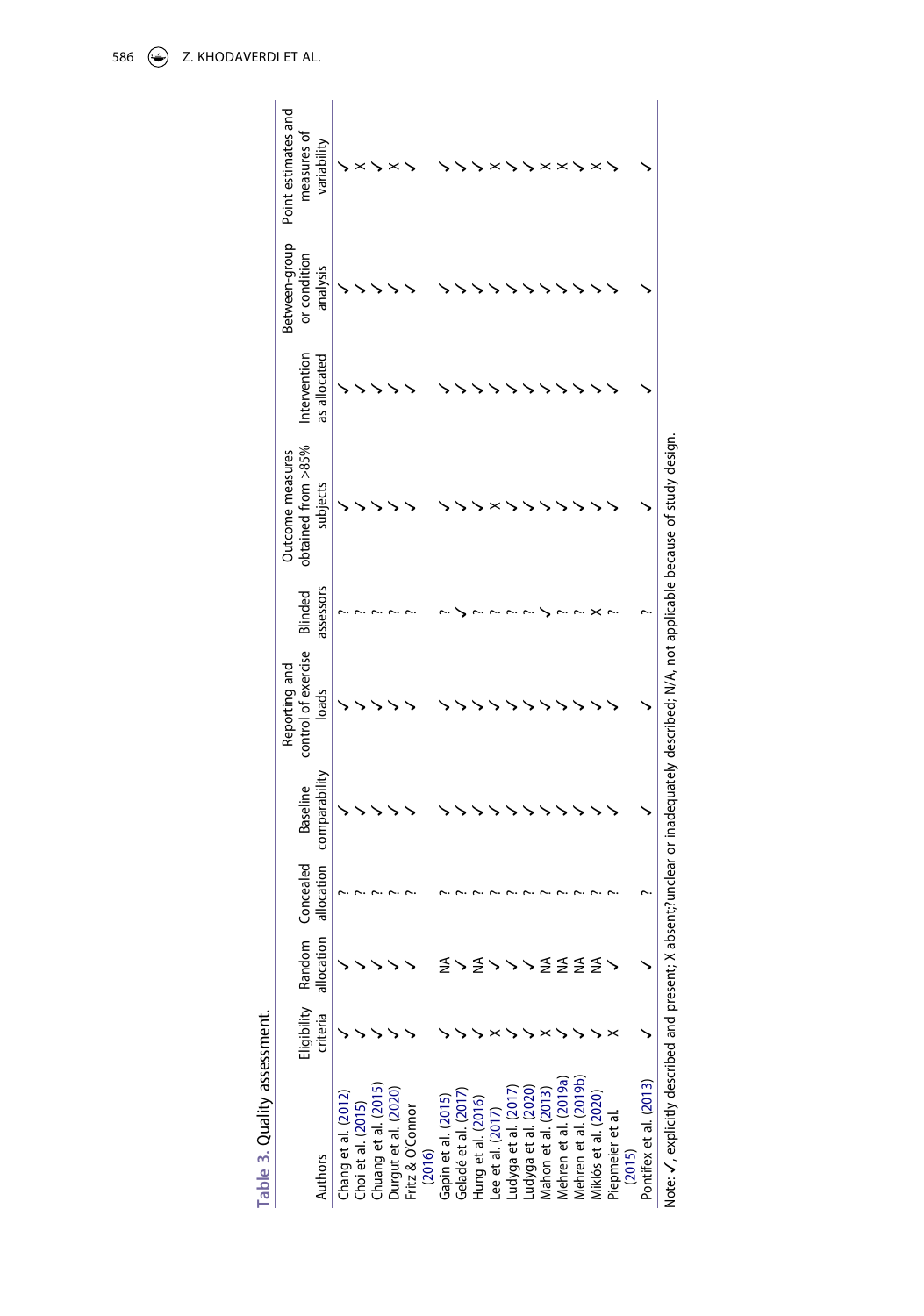For chronic AE, the frequency ranged from 20 minutes (Geladé et al., [2017](#page-25-8)) to 90 minutes (Choi et al., [2015](#page-24-10)) per session and all met 3 sessions per week. The interventions lasted from 6 (Choi et al., [2015](#page-24-10))to 12 (Geladé et al., [2017](#page-25-8); Lee et al., [2017\)](#page-25-10)weeks. Three of the four studies reported on the effects of moderate to vigorous intensity of AE (Choi et al., [2015;](#page-24-10) Durgut et al., [2020](#page-24-12); Lee et al., [2017](#page-25-10)); only one single study reported vigorous and high intensity of AE (Geladé et al., [2017\)](#page-25-8).

#### *Acute effect of aerobic exercise on executive functions*

Of the nine identified acute AE interventions, results observed that an intervention of 20– 30 minutes with at least moderate intensity (50–70% HRR, 65%-75%  $HR_{\text{max}}$ , or 5–7 RPE (0– 10)) led to positive changes in inhibition aspect of EFs (Chang et al., [2012;](#page-24-9) Chuang et al., [2015](#page-24-11); Ludyga et al., [2017;](#page-26-5) Piepmeier et al., [2015;](#page-27-8) Pontifex et al., [2013](#page-27-9)). In the post test research design byPontifex et al. [\(2013\)](#page-27-9),a difference in inhibition was observed across groups in the study which was in favor of the AE intervention group. However, in contrast to the studies mentioned above, the study of Miklós et al. [\(2020\)](#page-26-8), reported no reduction in reaction time after 20 minutes of exercise at moderate to vigorous intensity  $(60-80\% \text{ HR}_{\text{max}})$ .

For set-shifting, results showed a significant increase in the speed of reaction and/or the precision of response after an intervention of 20–30 minutes at a moderate to vigorous intensity (50–70% HRR, 65%-80% HR<sub>max</sub>) (Chang et al., [2012;](#page-24-9) Hung et al., [2016](#page-25-9); Ludyga et al., [2020;](#page-26-6) Miklós et al., [2020](#page-26-8)). Results ofone study also indicated that high-intensity AE negatively impacted attention and resulted in a significant increase in errors (Mahon et al., [2013\)](#page-26-7), while Miklós et al. [\(2020](#page-26-8)) reported that 20 minutes of AE at moderate to vigorous intensity (65%-80%  $HR_{max}$ ) had a significant positive influence on some measured parameters of attention, such as alertness task and distractibility task (Miklós et al., [2020](#page-26-8)). No result was reported for the effect of acute AE on working memory of children with ADHD.

#### *Chronic effects of aerobic exercise on executive functions*

<span id="page-19-0"></span>The four identified chronic AE interventions showed that a minimum of 45 minutes of moderate to vigorous AE (65% to 75% HR<sub>max</sub>, 45-75% of HRR) on three days per week for 8–12 weeks resulted in positive changes in inhibition aspects of EFs (Durgut et al., [2020](#page-24-12); Lee et al., [2017](#page-25-10)); however, no positive outcome was reported in inhibition with vigorous (70–80% HR<sub>max</sub>) and high (80–100% HR<sub>max</sub>) intensity of similar duration and frequency reported in previous studies (Geladé et al., [2017\)](#page-25-8). Choi et al. ([2015](#page-24-10)) reported that 90 minutes of modertate intensity exercise on three days/week for six weeks led to positive changes in set-shifting by increasing the precision of response in the exercise group compared to the control group (Choi et al., [2015](#page-24-10)). Also, Geladé et al. [\(2017\)](#page-25-12) showed that vigorous or high intensity of AE for 45 minutes on 3 days/week for 10– 12 weeks increased working memory and attention of participants with ADHD from pretest to posttest (Geladé et al., [2017](#page-25-8)).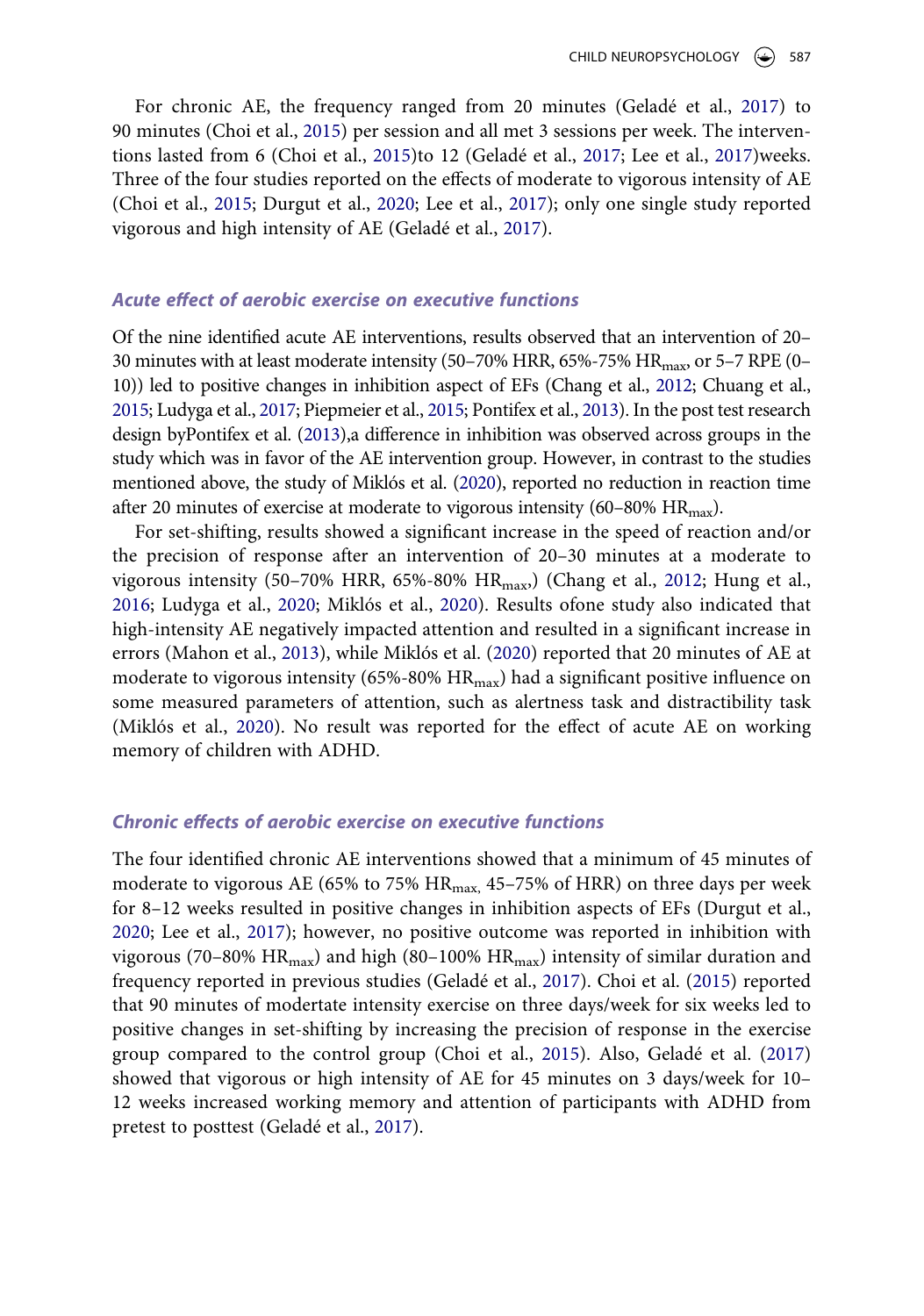#### **Discussion**

This systematic review aimed to determine the relationship between AE dosage and EFs in youth with ADHD. In general, the reviewed studies show that AE has a favorable influence on EFs. The advantages of exercise for certain aspects of EFs appear to be dosedependent, and the evidence for a dose–response relationship between types of AE (acute vs. chronic) and EFs can be characterized as follows.

#### *Acute AE and dose-response*

A qualitative synthesizing of the studies showed that intensity of acute AE session influences the magnitude of benefits; exercise-induced improvements of the inhibition, setshifting, and attention aspect of EFs were mostly consistent across studies, such that 20– 30 minutes of acute AE with at least moderate intensity (65%  $\leq 80\%$  HR<sub>max</sub>) leads to improvement in inhibition and set-shifting. However, the benefits of acute AE for attention appear to be limited to moderate to vigorous-intensity; greater intensity was found to negatively influence attention. Given that only two included studies examined the effect of the acute effect of exercise on attention, this finding should be treated with caution.

<span id="page-20-3"></span><span id="page-20-2"></span><span id="page-20-1"></span>Possible underlying mechanisms of EFs improvements following (at least) moderate intensity of AE in children with and without ADHD have rarely been studied. Consequently, it remains unclear whether or not the links between EFs, brain plasticity, and exercise which is found in healthy adults (Erickson et al., [2015](#page-24-14); Kleinloog et al., [2019](#page-25-13)) exists in children and adolescents. Studies point toward a mechanism of the observed changes in EFs effects associated with moderate AE may be explained by nutritional environment it creates; indeed, exercise increases the availability and the supply of energetic substances to the brain (Doherty & Forés Miravalles, [2019\)](#page-24-15). These metabolic alterations might therefore elicit a temporary normalization of the hypoactivation and hypoperfusion of the prefrontal cortex- (PFC) such as is evident in children with ADHD. Interestingly, exercise has been shown to increase catecholamine expression, with an exponential increase in concentration occurring when the individual trains above the anaerobic threshold (Messan et al., [2017](#page-26-11); Zouhal et al., [2008](#page-28-8)). Whereas, a low to moderate release of dopamine and norepinephrine is related to improvements in working memory, inhibition, and attention regulation; a higher expression of these neurotransmitters impairs EFs (Arnsten & Li, [2005](#page-23-5); Cai & Arnsten, [1997\)](#page-23-6). If moderate AE triggers a similar release of dopamine and norepinephrine in children with ADHD, the hypocatecholaminergic state's facilitation might partly explain exercise-induced benefits for EFs. Also, high-intensity AE might lead to a higher expression of neurotransmitters which reduces attention due to severe neural traffic; however, evidence lacks to support the relationship between exercise intensity and magnitude of neurotransmitter release.

#### <span id="page-20-0"></span>*Chronic AE and dose-response*

Our findings indicated that chronic AE of at least 45 minutes, three days/week for 6– 12 weeks least moderate (i.e.,  $60\% \le 75\%$  HR<sub>max</sub>) or greater intensity leads to further positive changes inhibition and set-shifting. Only one study examined the effect of chronic AE exercise on attention and working memory, which makes synthesizing a dose-response relationship impossible.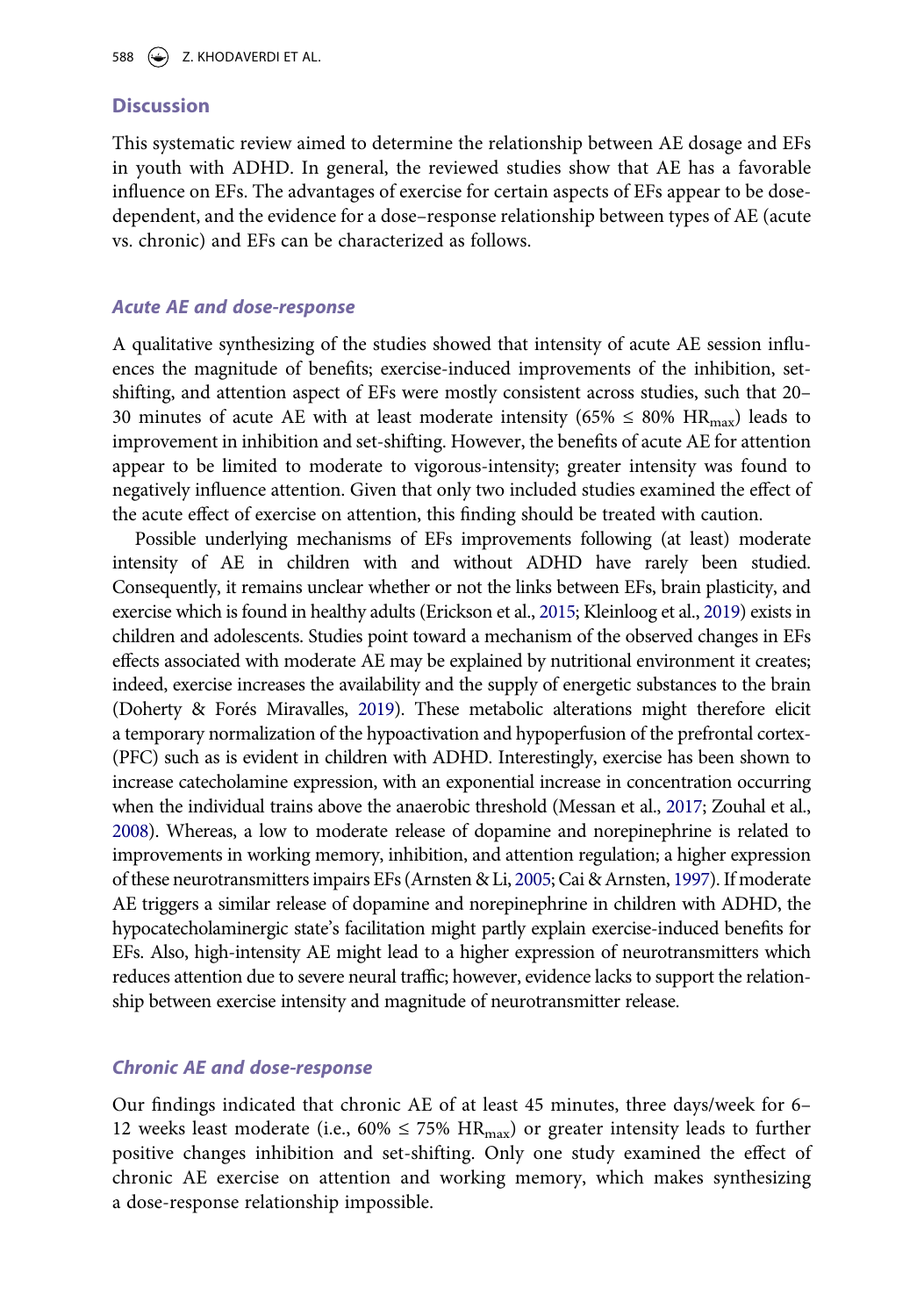<span id="page-21-6"></span><span id="page-21-5"></span><span id="page-21-0"></span>Acute exercise is suggested to facilitate the neurotransmission of catecholamines and brain function, whereas a chronic exercise is required to evoke morphological changes(Thomas et al., [2012](#page-28-9)). No study has examined possible effects of exercise on gray matter in PFC in children; however, evidence has shown that an increased childhood aerobic fitness is associated with more significant dorsal striatal volumes and that this is related to enhanced cognitive control and brain stratural change (Chaddock et al., [2010\)](#page-23-7). Since youth with ADHD are characterized by volume reductions in several prefrontal brain regions (Stevens & Haney-Caron, [2012](#page-27-11)), AE might benefit their delayed structural maturation. Regarding the white matter, evidence supports that exercise increases white matter microstructure in children (Chaddock-Heyman et al., [2018\)](#page-23-8). In 2014, researchers reported that an eight-month AE intervention positively influenced uncinated fasciculus in overweight children (Schaeffer et al., [2014\)](#page-27-12). Similar to ADHD, overweight children are characterized by uncinate perturbation (Yau et al., [2012\)](#page-28-10), which causes impairments in decisionmaking (Olson et al., [2015](#page-27-13); Von Der Heide et al., [2013\)](#page-28-11); however, increased white matter tract integrity might contribute to exercise-induced improvements on EFs in youth with ADHD.

<span id="page-21-7"></span><span id="page-21-4"></span><span id="page-21-3"></span><span id="page-21-2"></span><span id="page-21-1"></span>In addition to favorable brain structure changes induced by exercise, there is compelling evidence suggesting positive effects of chronic AE on the brain's functional properties. AEs have been shown to increase the PFC activation (Choi et al., [2015;](#page-24-10) Moriarty et al., [2019\)](#page-27-14) and to normalize cortical activity in the resting state (Huang et al., [2017](#page-25-4)). As an insufficient activation of the PFC is related to impairments in goaloriented behavior, the tendency of AE to facilitate this hypo-aroused state of the central nervous system might partly explain how regular exercise benefits EFs in ADHD.

#### *Strengths and limitations*

The present study represents a novel addition to the literature; indeed, the consideration of how AE dose impacts aspects of EFs has not been investigated in details previously. Moreover, it appears that different doses of AE might differently influence some aspects of EFs; however, this finding rests on preliminary evidence at this stage and thus should be treated with caution.

Despite the strength and novelty of this work, some limitations warrant future consideration. Given our strict inclusion criteria, we did not include studies that were published in languages other than English and we did not include unpublished studies or dissertations, and so may have missed some relevant research. Also, despite the growing research focus on effect of AE on EFs of people with ADHD, only a small number of studies are available and very few studies reported AE dosage, which meant we were limited by a lack of data for inclusion. This study also mostly focused on AE dosage and prescription and did not intend to study other factors (such as family factors) which might directly and indirectly impact EFs.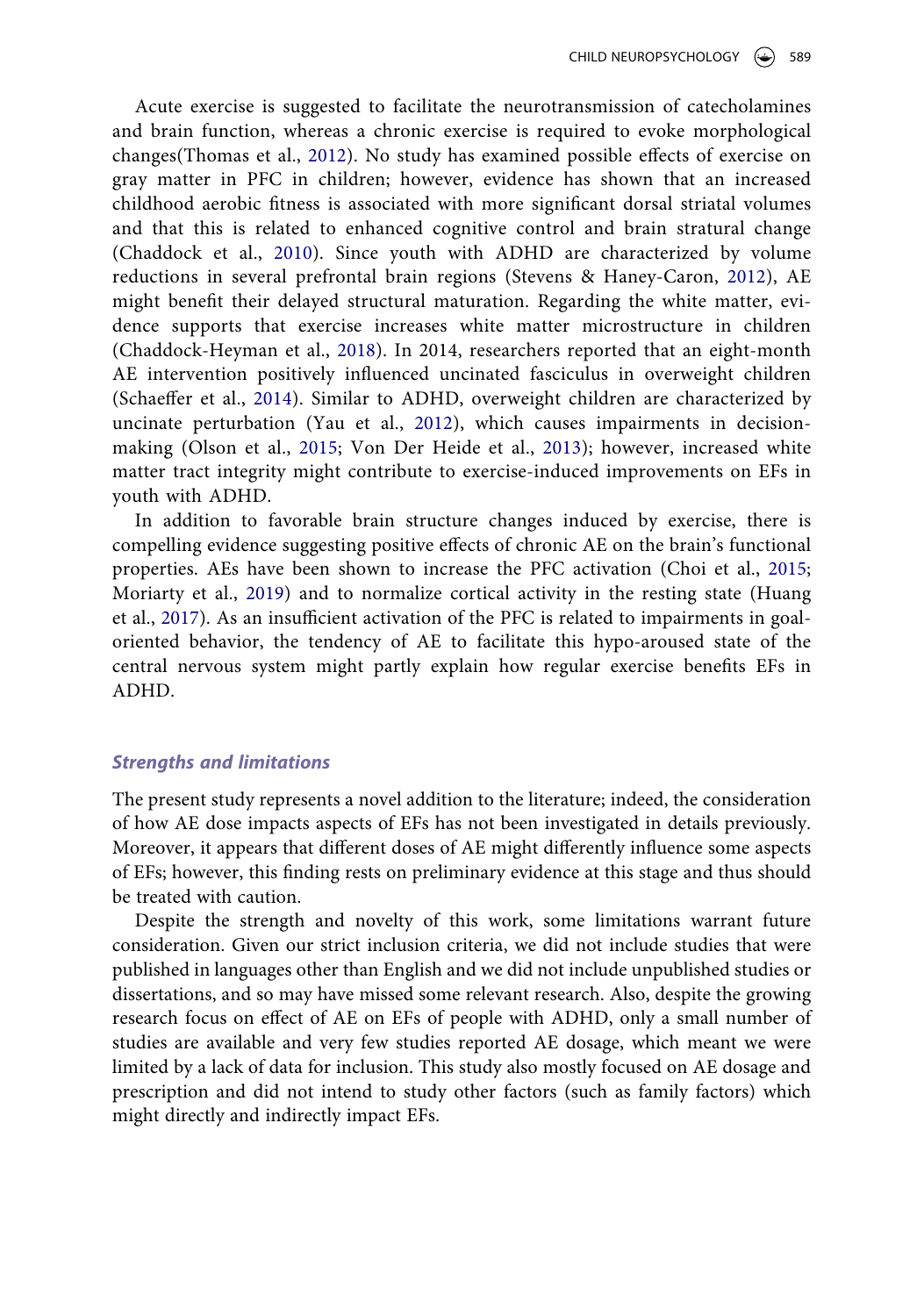#### *Conclusion*

The current study shed light on the AE parameters that influence EFs in youth with ADHD. Regarding the acute effects of AE, studies have consistently found improvements in EFs, which were most pronounced in inhibition, set-shifting, and attention aspect of EFs. Such cognitive improvements were reported after children with ADHD engaged in acute AE with 20–30 minutes duration and at least with moderate intensity ( $65\% \leq 80\%$  $HR<sub>max</sub>$ ). It is unclear whether children with ADHD can expect similar or even larger benefits from more intense AE.

Though regular exercise is thought to elicit long-term benefits for cognitive performance in youth with ADHD, a few studies have examined the chronic effects of AE on EFs in children with ADHD, thus hindering evidence-based prescriptions. This study found that at least 45 minutes, with a frequency of 3 days/week for 6–12 weeks and with at least moderate (i.e.,  $60\% \le 75\% \text{ HR}_{\text{max}}$ ) intensity leads to further positive changes in the inhibition and set-shifting.

This study provided information on the dosage of various AE types, the results of this study can benefit practitioners and clinicians in developing more effective interventions for enhancing EFs in children with ADHD. The disparities between acute and chronic AE doses were also analyzed, and suggestions for prescribing AE for children with ADHD were presented, taking into account the type, frequency, and intensity of AE. This review also intended to help in decision-making about AE integration in educational institutions, as well. This study shown that a particular dose of AE as a non-pharmacological treatment might be an excellent alternative for ADHD medication from a clinical standpoint. A number of AE treatments have been shown to be useful in alleviating and even eliminating symptom patterns, and in some circumstances, even substituting standard pharmaceutical therapy. It is a low-cost, noninvasive, non-pharmacological, and always available intervention with preventative qualities. In essence, ADHD deprives people of some of their ability to function, and in some cases, this deprivation is permanent. Exercise routines help these people reach a new level of development by increasing their resilience, cognitive capability, and emotional control. Moreover, Exercise has both biological and psychological benefits on the brain and cognitive performance, as well as promoting a sense of well-being. Exercise contributes in the prevention of both normal and pathological aging. Recent data suggests that exercise causes powerful neuroplastic changes, which are mediated in part by epigenetic processes (Mandolesi et al., [2018\)](#page-26-12). Additionally, an active lifestyle during childhood and adolescence is an important factor in preventing diseases in adulthood (Lefevre et al., [2000;](#page-26-13) Twisk et al., [2002](#page-28-12)) which might be important for youth with ADHD if they tend to be less active.

#### <span id="page-22-2"></span><span id="page-22-1"></span><span id="page-22-0"></span>*Future works*

Although the findings of this systematic review are encouraging, due to the small number of papers included in the review and the lack of variety in AE dose, this work was unable to establish optimal AE dosage. Nonetheless, it indicates that moderate to vigorous intensity exercise at durations and frequencies, less than the recommended targets of PA for Children (i.e., 60 minutes per day) has beneficial effects on EFs in children with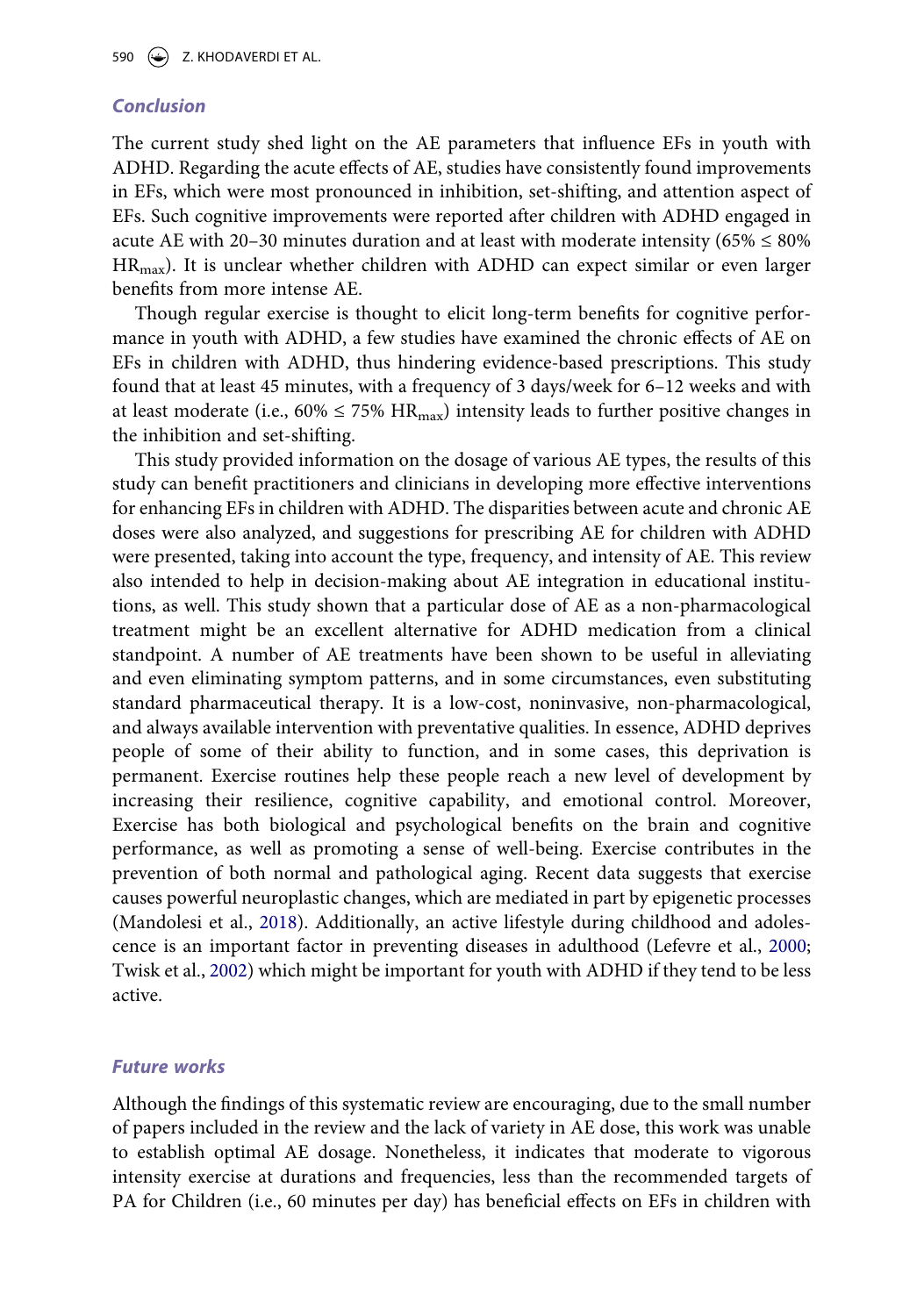ADHA. These limited results emphasize the need for additional research in this field to determine optimal dosage. Future studies should study various AE doses on the EFs of youth with ADHD to determine the optimal dose of AE parameters.

#### **Trial registration**

Our study protocol was registered with the International Prospective Register of Systematic Reviews (PROSPERO); registration number: CRD42020215404.

#### **Disclosure statement**

No potential conflict of interest was reported by the author(s).

#### **Funding**

The author(s) reported there is no funding associated with the work featured in this article.

#### **References**

- <span id="page-23-0"></span>American Psychiatric Association. ([2013](#page-1-1)). *Diagnostic and statistical manual of mental disorders*  (5th ed.). Author. <https://doi.org/10.1176/appi.books.9780890425596>
- <span id="page-23-5"></span>Arnsten, A. F., & Li, B. M. [\(2005\)](#page-20-0). Neurobiology of executive functions: Catecholamine influences on prefrontal cortical functions. *Biological Psychiatry*, *57*(11), 1377–1384. [https://doi.org/10.](https://doi.org/10.1016/j.biopsych.2004.08.019) [1016/j.biopsych.2004.08.019](https://doi.org/10.1016/j.biopsych.2004.08.019)
- <span id="page-23-4"></span>Bidzan-Bluma, I., & Lipowska, M. ([2018\)](#page-3-0). Physical activity and cognitive functioning of children: A systematic review. *International Journal of Environmental Research and Public Health*, *15*(4), 800.<https://doi.org/10.3390/ijerph15040800>
- <span id="page-23-1"></span>Biederman, J., Monuteaux, M. C., Mick, E., Spencer, T., Wilens, T. E., Silva, J. M., Snyder, L. E., & Faraone, S. V. [\(2006](#page-2-0)). Young adult outcome of attention deficit hyperactivity disorder: A controlled 10-year follow-up study. *Psychological Medicine*, *36*(2), 167–179. [https://doi.org/](https://doi.org/10.1017/s0033291705006410) [10.1017/s0033291705006410](https://doi.org/10.1017/s0033291705006410)
- <span id="page-23-2"></span>Brown, T. E. [\(2002\)](#page-2-1). DSM IV: ADHD and executive function impairements. *Advanced Studies in Medicine*, *2*(25), 910–914.
- <span id="page-23-3"></span>Buitelaar, J., & Medori, R. [\(2010\)](#page-2-2). Treating attention-deficit/hyperactivity disorder beyond symptom control alone in children and adolescents: A review of the potential benefits of long-acting stimulants. *European Child & Adolescent Psychiatry*, *19*(4), 325–340. [https://doi.org/10.1007/](https://doi.org/10.1007/s00787-009-0056-1) [s00787-009-0056-1](https://doi.org/10.1007/s00787-009-0056-1)
- <span id="page-23-6"></span>Cai, J. X., & Arnsten, A. F. ([1997\)](#page-20-0). Dose-dependent effects of the dopamine D1 receptor agonists A77636 or SKF81297 on spatial working memory in aged monkeys. *Journal of Pharmacology and Experimental Therapeutics*, *283*(1), 183–189. <https://pubmed.ncbi.nlm.nih.gov/9336323/>
- <span id="page-23-7"></span>Chaddock, L., Erickson, K. I., Prakash, R. S., VanPatter, M., Voss, M. W., Pontifex, M. B., Raine, L. B., Hillman, C. H., & Kramer, A. F. ([2010\)](#page-21-0). Basal ganglia volume is associated with aerobic fitness in preadolescent children. *Developmental Neuroscience*, *32*(3), 249–256. [https://](https://doi.org/10.1159/000316648) [doi.org/10.1159/000316648](https://doi.org/10.1159/000316648)
- <span id="page-23-8"></span>Chaddock-Heyman, L., Erickson, K. I., Kienzler, C., Drollette, E. S., Raine, L. B., Kao, S.-C., Bensken, J., Weisshappel, R., Castelli, D. M., Hillman, C. H., & Kramer, A. F. [\(2018\)](#page-21-1). Physical activity increases white matter microstructure in children [original research]. *Frontiers in Neuroscience*, *12*(950). <https://doi.org/10.3389/fnins.2018.00950>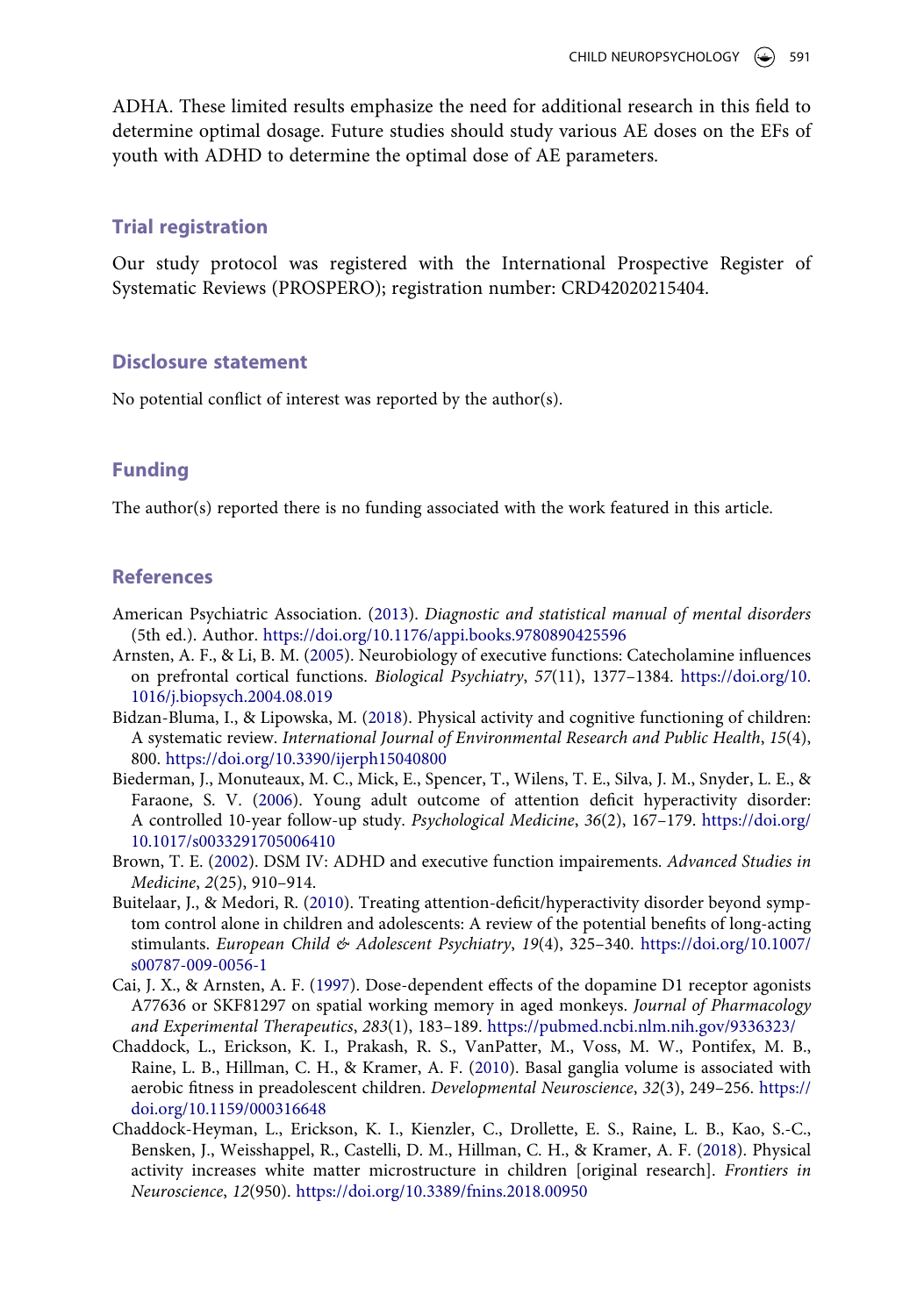- 592  $\left(\rightarrow\right)$  Z. KHODAVERDI ET AL.
- <span id="page-24-9"></span>Chang, Y.-K., Liu, S., Yu, -H.-H., & Lee, Y.-H. [\(2012](#page-6-1)). Effect of acute exercise on executive function in children with attention deficit hyperactivity disorder. *Archives of Clinical Neuropsychology*, *27*  (2), 225–237. <https://doi.org/10.1093/arclin/acr094>
- <span id="page-24-4"></span>Childress, A. C., & Sallee, F. R. ([2014\)](#page-2-3). Attention-deficit/hyperactivity disorder with inadequate response to stimulants: Approaches to management. *CNS Drugs*, *28*(2), 121–129. [https://doi.](https://doi.org/10.1007/s40263-013-0130-6) [org/10.1007/s40263-013-0130-6](https://doi.org/10.1007/s40263-013-0130-6)
- <span id="page-24-10"></span>Choi, J. W., Han, D. H., Kang, K. D., Jung, H. Y., & Renshaw, P. F. [\(2015\)](#page-6-2). Aerobic exercise and attention deficit hyperactivity disorder: Brain research. *Medicine and Science in Sports and Exercise*, *47*(1), 33–39. <https://doi.org/10.1249/MSS.0000000000000373>
- <span id="page-24-5"></span>Christiansen, L., Beck, M. M., Bilenberg, N., Wienecke, J., Astrup, A., & Lundbye-Jensen, J. [\(2019\)](#page-2-4). Effects of exercise on cognitive performance in children and adolescents with ADHD: Potential mechanisms and evidence-based recommendations. *Journal of Clinical Medicine*, *8*(6), 841. <https://doi.org/10.3390/jcm8060841>
- <span id="page-24-11"></span>Chuang, L.-Y., Tsai, Y.-J., Chang, Y.-K., Huang, C.-J., & Hung, T.-M. ([2015\)](#page-6-1). Effects of acute aerobic exercise on response preparation in a Go/No Go Task in children with ADHD: An ERP study. *Journal of Sport and Health Science*, *4*(1), 82–88. <https://doi.org/10.1016/j.jshs.2014.11.002>
- <span id="page-24-6"></span>Cook, B. G., Li, D., & Heinrich, K. M. ([2015](#page-3-1)). Obesity, physical activity, and sedentary behavior of youth with learning disabilities and ADHD. *Journal of Learning Disabilities*, *48*(6), 563–576. <https://doi.org/10.1177/0022219413518582>
- <span id="page-24-8"></span>De Morton, N. A. [\(2009\)](#page-5-0). The PEDro scale is a valid measure of the methodological quality of clinical trials: A demographic study. *Australian Journal of Physiotherapy*, *55*(2), 129–133. [https://doi.org/10.1016/S0004-9514\(09\)70043-1](https://doi.org/10.1016/S0004-9514(09)70043-1)
- <span id="page-24-3"></span>Dela Peña, I., Kim, B. N., Han, D. H., Kim, Y., & Cheong, J. H. [\(2013](#page-2-2)). Abuse and dependence liability analysis of methylphenidate in the spontaneously hypertensive rat model of attention-deficit/hyperactivity disorder (ADHD): What have we learned? *Archives of Pharmacal Research*, *36*(4), 400–410. <https://doi.org/10.1007/s12272-013-0037-2>
- <span id="page-24-7"></span>Den Heijer, A. E., Groen, Y., Tucha, L., Fuermaier, A. B., Koerts, J., Lange, K. W., Thome, J., & Tucha, O. [\(2017](#page-3-2)). Sweat it out? The effects of physical exercise on cognition and behavior in children and adults with ADHD: A systematic literature review. *Journal of Neural Transmission*, *124*(Suppl 1), 3–26. <https://doi.org/10.1007/s00702-016-1593-7>
- <span id="page-24-2"></span>Diamond, A. ([2013](#page-2-5)). Executive functions. *Annual Review of Psychology*, *64*(1), 135–168. [https://](https://doi.org/10.1146/annurev-psych-113011-143750) [doi.org/10.1146/annurev-psych-113011-143750](https://doi.org/10.1146/annurev-psych-113011-143750)
- <span id="page-24-1"></span>Ditrich, I., Philipsen, A., & Matthies, S. ([2021\)](#page-2-6). Borderline personality disorder (BPD) and attention deficit hyperactivity disorder (ADHD) revisited – A review-update on common grounds and subtle distinctions. *Borderline Personality Disorder and Emotion Dysregulation*, *8*  (1), 22. <https://doi.org/10.1186/s40479-021-00162-w>
- <span id="page-24-15"></span>Doherty, A., & Forés Miravalles, A. [\(2019](#page-20-1)). Physical activity and cognition: Inseparable in the classroom [mini review]. *Frontiers in Education*, *4*(105). [https://doi.org/10.3389/feduc.2019.](https://doi.org/10.3389/feduc.2019.00105) [00105](https://doi.org/10.3389/feduc.2019.00105)
- <span id="page-24-12"></span>Durgut, E., Orengul, A. C., & Algun, Z. C. ([2020](#page-6-2)). Comparison of the effects of treadmill and vibration training in children with attention deficit hyperactivity disorder: A randomized controlled trial. *NeuroRehabilitation*, *47*(2), 121–131. <https://doi.org/10.3233/NRE-203040>
- <span id="page-24-14"></span>Erickson, K. I., Hillman, C. H., & Kramer, A. F. [\(2015\)](#page-20-2). Physical activity, brain, and cognition. *Current Opinion in Behavioral Sciences*, *4*, 27–32. <https://doi.org/10.1016/j.cobeha.2015.01.005>
- <span id="page-24-0"></span>Fayyad, J., Sampson, N. A., Hwang, I., Adamowski, T., Aguilar-Gaxiola, S., Al-Hamzawi, A., Andrade, L. H., Borges, G., de Girolamo, G., Florescu, S., Gureje, O., Haro, J. M., Hu, C., Karam, E. G., Lee, S., Navarro-Mateu, F., O'Neill, S., Pennell, B. E., Piazza, M., Posada-Villa, J., . . . Kessler, R. C. [\(2017\)](#page-2-7). The descriptive epidemiology of DSM-IV adult ADHD in the World Health Organization World Mental Health Surveys. *ADHD Attention Deficit and Hyperactivity Disorders*, *9*(1), 47–65. <https://doi.org/10.1007/s12402-016-0208-3>
- <span id="page-24-13"></span>Fritz, K. M., & O'Connor, P. J. [\(2016\)](#page-18-1). Acute exercise improves mood and motivation in young men with ADHD symptoms. *Medicine and Science in Sports and Exercise*, *48*(6), 1153–1160. <https://doi.org/10.1249/MSS.0000000000000864>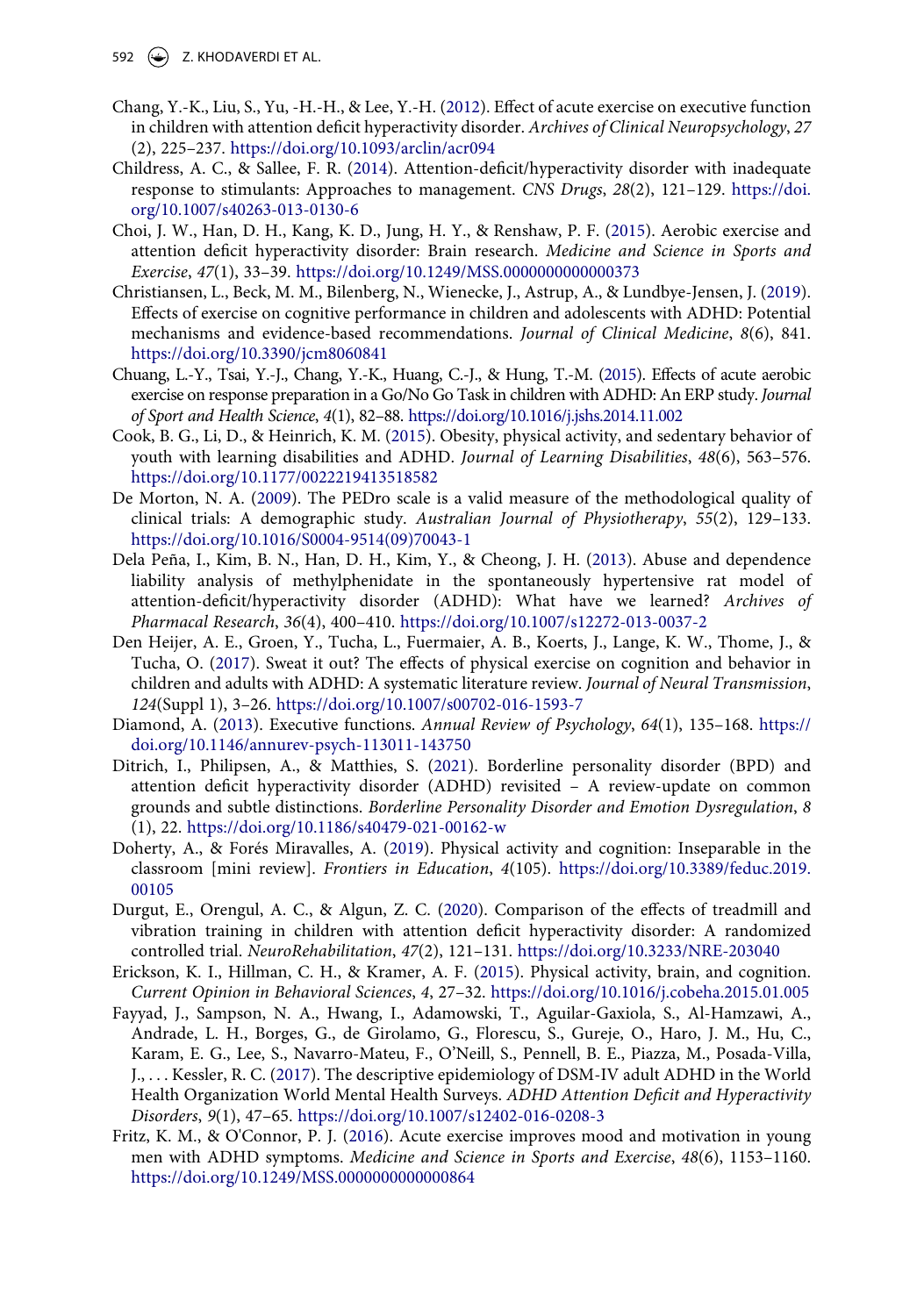- <span id="page-25-11"></span>Gapin, J. I., Labban, J. D., Bohall, S. C., Wooten, J. S., & Chang, Y.-K. [\(2015\)](#page-18-2). Acute exercise is associated with specific executive functions in college students with ADHD: A preliminary study. *Journal of Sport and Health Science, 4*(1), 89–96. [https://doi.org/https://doi.org/10.1016/j.](https://doi.org/https://doi.org/10.1016/j.jshs.2014.11.003) [jshs.2014.11.003](https://doi.org/https://doi.org/10.1016/j.jshs.2014.11.003)
- <span id="page-25-6"></span>Garber, C. E., Blissmer, B., Deschenes, M. R., Franklin, B. A., Lamonte, M. J., Lee, I. M., Nieman, D. C., & Swain, D. P. [\(2011\)](#page-3-3). American College of Sports Medicine position stand. Quantity and quality of exercise for developing and maintaining cardiorespiratory, musculoskeletal, and neuromotor fitness in apparently healthy adults: Guidance for prescribing exercise. *Medicine and Science in Sports and Exercise*, *43*(7), 1334–1359.<https://doi.org/10.1249/MSS.0b013e318213fefb>
- <span id="page-25-12"></span>Geladé, K., Bink, M., Janssen, T. W., van Mourik, R., Maras, A., & Oosterlaan, J. ([2017\)](#page-19-0). An RCT into the effects of neurofeedback on neurocognitive functioning compared to stimulant medication and physical activity in children with ADHD. *European child & adolescent psychiatry, 26*  (4), 457–468. [https://doi.org/10.1007/s00787-016-0902–x](https://doi.org/10.1007/s00787-016-0902%2013x)
- <span id="page-25-8"></span>Geladé, K., Bink, M., Janssen, T. W., van Mourik, R., Maras, A., & Oosterlaan, J. ([2017\)](#page-6-2). An RCT into the effects of neurofeedback on neurocognitive functioning compared to stimulant medication and physical activity in children with ADHD. *European Child & Adolescent Psychiatry*, *26*(4), 457–468. <https://doi.org/10.1007/s00787-016-0902-x>
- <span id="page-25-2"></span>Gutmann, B., Mierau, A., Hülsdünker, T., Hildebrand, C., Przyklenk, A., Hollmann, W., & Strüder, H. K. ([2015\)](#page-2-8). Effects of physical exercise on individual resting state EEG alpha peak frequency. *Neural Plasticity*, *2015*, 717312. <https://doi.org/10.1155/2015/717312>
- <span id="page-25-7"></span>Higgins, J. P. T., Thomas, J., Chandler, J., Cumpston, M., Li, T., Page, M. J., & Welch, V. A. [\(2019\)](#page-5-1). *Cochrane Handbook for systematic reviews of interventions* (2 ed.). John Wiley & Sons.
- <span id="page-25-3"></span>Huang, C. J., Huang, C. W., Hung, C. L., Tsai, Y. J., Chang, Y. K., Wu, C. T., & Hung, T. M. [\(2018\)](#page-2-8). Effects of acute exercise on resting EEG in children with attention-deficit/hyperactivity disorder. *Child Psychiatry & Human Development*, *49*(6), 993–1002. <https://doi.org/10.1007/s10578-018-0813-9>
- <span id="page-25-4"></span>Huang, C. J., Huang, C. W., Tsai, Y. J., Tsai, C. L., Chang, Y. K., & Hung, T. M. [\(2017\)](#page-2-8). A preliminary examination of Aerobic exercise effects on resting EEG in children with ADHD. *Journal of Attention Disorders*, *21*(11), 898–903. [https://doi.org/10.1177/](https://doi.org/10.1177/1087054714554611)  [1087054714554611](https://doi.org/10.1177/1087054714554611)
- <span id="page-25-9"></span>Hung, C.-L., Huang, C.-J., Tsai, Y.-J., Chang, Y.-K., & Hung, T.-M. ([2016](#page-6-3)). Neuroelectric and behavioral effects of acute exercise on task switching in children with attention-deficit/hyperactivity disorder. *Frontiers in Psychology*, *7*, 1589-1589. [https://doi.org/10.3389/fpsyg.2016.](https://doi.org/10.3389/fpsyg.2016.01589) [01589](https://doi.org/10.3389/fpsyg.2016.01589)
- <span id="page-25-0"></span>Jangmo, A., Stålhandske, A., Chang, Z., Chen, Q., Almqvist, C., Feldman, I., Bulik, C. M., Lichtenstein, P., D'Onofrio, B., Kuja-Halkola, R., & Larsson, H. [\(2019\)](#page-2-9). Attention-deficit/hyperactivity disorder, school performance, and effect of medication. *Journal of the American Academy of Child & Adolescent Psychiatry*, *58*(4), 423–432. <https://doi.org/10.1016/j.jaac.2018.11.014>
- <span id="page-25-5"></span>Kim, J., Mutyala, B., Agiovlasitis, S., & Fernhall, B. [\(2011](#page-3-4)). Health behaviors and obesity among US children with attention deficit hyperactivity disorder by gender and medication use. *Preventive Medicine*, *52*(3–4), 218–222. <https://doi.org/10.1016/j.ypmed.2011.01.003>
- <span id="page-25-13"></span>Kleinloog, J. P. D., Mensink, R. P., Ivanov, D., Adam, J. J., Uludağ, K., & Joris, P. J. [\(2019](#page-20-2)). Aerobic exercise training improves cerebral blood flow and executive function: A randomized, controlled cross-over trial in sedentary older men [original research]. *Frontiers in Aging Neuroscience*, *11*(333). <https://doi.org/10.3389/fnagi.2019.00333>
- <span id="page-25-1"></span>Lambez, B., Harwood-Gross, A., Golumbic, E. Z., & Rassovsky, Y. ([2020\)](#page-2-10). Non-pharmacological interventions for cognitive difficulties in ADHD: A systematic review and meta-analysis. *Journal of Psychiatric Research*, *120*, 40–55. <https://doi.org/10.1016/j.jpsychires.2019.10.007>
- <span id="page-25-10"></span>Lee, S.-K., Song, J., & Park, J.-H. [\(2017](#page-6-4)). Effects of combination exercises on electroencephalography and frontal lobe executive function measures in children with ADHD: A pilot study. *Biomedical Research India, Special Issue*, S455–S460. [https://www.alliedacademies.org/abstract/](https://www.alliedacademies.org/abstract/effects-of-combination-exercises-on-electroencephalography-and-frontal-lobe-executive-function-measures-in-children-with-adhd-a-pi-7387.html) [effects-of-combination-exercises-on-electroencephalography-and-frontal-lobe-executive-func](https://www.alliedacademies.org/abstract/effects-of-combination-exercises-on-electroencephalography-and-frontal-lobe-executive-function-measures-in-children-with-adhd-a-pi-7387.html) [tion-measures-in-children-with-adhd-a-pi-7387.html](https://www.alliedacademies.org/abstract/effects-of-combination-exercises-on-electroencephalography-and-frontal-lobe-executive-function-measures-in-children-with-adhd-a-pi-7387.html)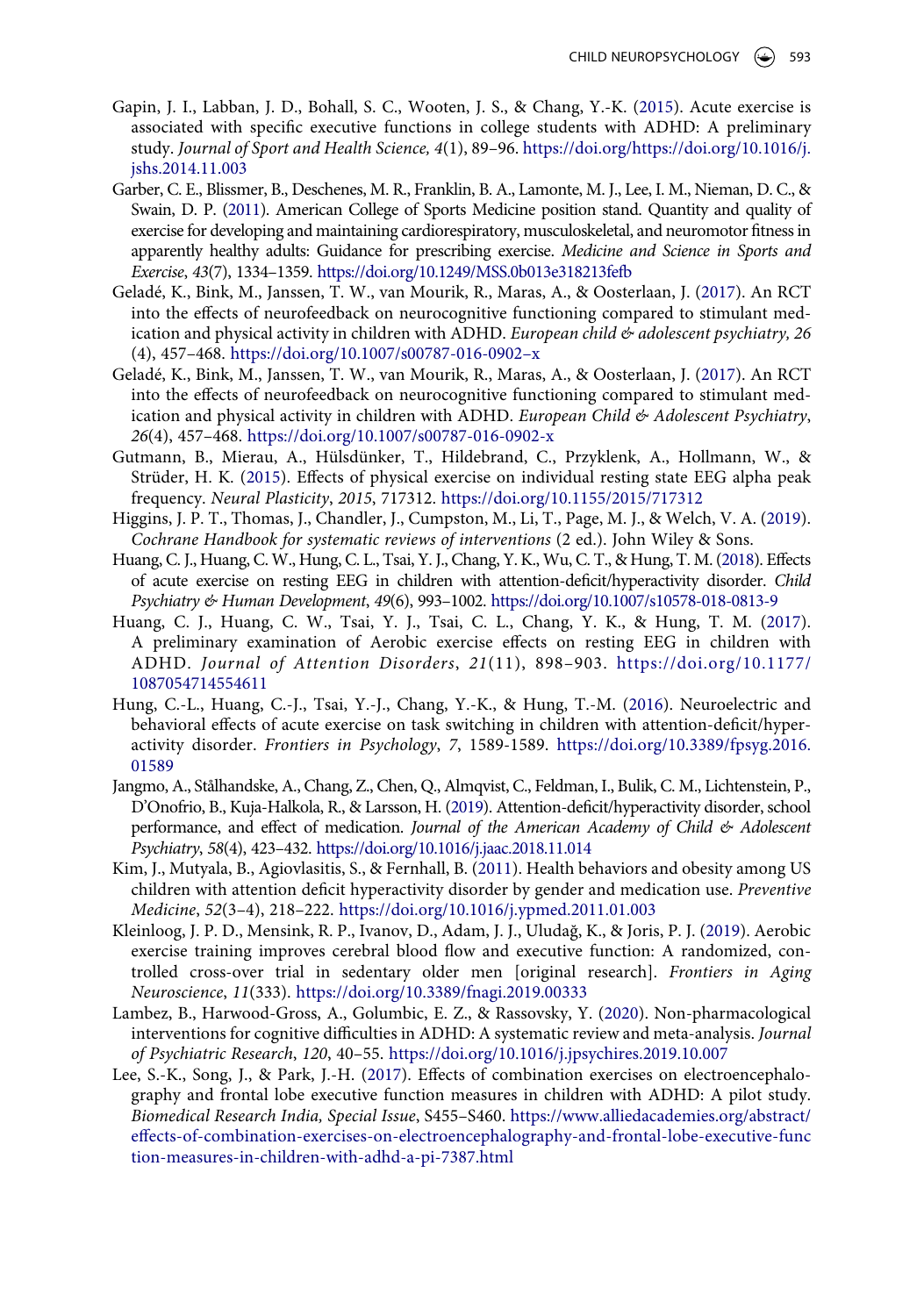594  $\left(\frac{1}{2}\right)$  Z. KHODAVERDI ET AL.

- <span id="page-26-13"></span>Lefevre, J., Philippaerts, R. M., Delvaux, K., Thomis, M., Vanreusel, B., Eynde, B. V., Claessens, A. L., Lysens, R., Renson, R., & Beunen, G. ([2000](#page-22-0)). Daily physical activity and physical fitness from adolescence to adulthood: A longitudinal study. *American Journal of Human Biology*, *12*(4), 487–497. [https://doi.org/10.1002/1520-6300\(200007/08\)12:4<487::aid](https://doi.org/10.1002/1520-6300(200007/08)12:4%3C487::aid-ajhb8%3E%3C487::aid-ajhb8%3E3.0.co;2-w)[ajhb8><487::aid-ajhb8>3.0.co;2-w](https://doi.org/10.1002/1520-6300(200007/08)12:4%3C487::aid-ajhb8%3E%3C487::aid-ajhb8%3E3.0.co;2-w)
- <span id="page-26-4"></span>Liberati, A., Altman, D. G., Tetzlaff, J., Mulrow, C., Gøtzsche, P. C., Ioannidis, J. P. A., Clarke, M., Devereaux, P. J., Kleijnen, J., & Moher, D. [\(2009\)](#page-6-3). The PRISMA statement for reporting systematic reviews and meta-analyses of studies that evaluate health care interventions: Explanation and elaboration. *Journal of Clinical Epidemiology*, *62*(10), e1–e34. [https://doi.org/](https://doi.org/10.1016/j.jclinepi.2009.06.006) [10.1016/j.jclinepi.2009.06.006](https://doi.org/10.1016/j.jclinepi.2009.06.006)
- <span id="page-26-5"></span>Ludyga, S., Brand, S., Gerber, M., Weber, P., Brotzmann, M., Habibifar, F., & Pühse, U. ([2017\)](#page-6-3). An event-related potential investigation of the acute effects of aerobic and coordinative exercise on inhibitory control in children with ADHD. *Developmental Cognitive Neuroscience*, *28*, 21–28. <https://doi.org/10.1016/j.dcn.2017.10.007>
- <span id="page-26-3"></span>Ludyga, S., Gerber, M., Brand, S., Holsboer-Trachsler, E., & Pühse, U. [\(2016\)](#page-5-2). Acute effects of moderate aerobic exercise on specific aspects of executive function in different age and fitness groups: A meta-analysis. *Psychophysiology*, *53*(11), 1611–1626. <https://doi.org/10.1111/psyp.12736>
- <span id="page-26-6"></span>Ludyga, S., Gerber, M., Mücke, M., Brand, S., Weber, P., Brotzmann, M., & Pühse, U. [\(2020](#page-6-3)). The acute effects of aerobic exercise on cognitive flexibility and task-related heart rate variability in children with ADHD and healthy controls. *Journal of Attention Disorders*, *24*(5), 693–703. <https://doi.org/10.1177/1087054718757647>
- <span id="page-26-2"></span>MacKay-Lyons, M., Billinger, S. A., Eng, J. J., Dromerick, A., Giacomantonio, N., Hafer-Macko, C., Macko, R., Nguyen, E., Prior, P., Suskin, N., Tang, A., Thornton, M., & Unsworth, K. [\(2020\)](#page-3-5). Aerobic exercise recommendations to optimize best practices in care after stroke: AEROBICS 2019 update. *Physical Therapy*, *100*(1), 149–156. <https://doi.org/10.1093/ptj/pzz153>
- <span id="page-26-7"></span>Mahon, A. D., Dean, R. S., McIntosh, D. E., Marjerrison, A. D., Cole, A. S., Woodruff, M. E., & Lee, M. P. ([2013\)](#page-6-5). Acute exercise effects on measures of attention and impulsivity in children with attention deficit/hyperactivity disorder. *Journal of Educational and Developmental Psychology*, *3*(2), 65. <https://doi.org/10.5539/jedp.v3n2p65>
- <span id="page-26-12"></span>Mandolesi, L., Polverino, A., Montuori, S., Foti, F., Ferraioli, G., Sorrentino, P., & Sorrentino, G. [\(2018\)](#page-22-1). Effects of physical exercise on cognitive functioning and wellbeing: Biological and psychological benefits [review]. *Frontiers in Psychology*, *9*(509). <https://doi.org/10.3389/fpsyg.2018.00509>
- <span id="page-26-9"></span>Mehren, A., Özyurt, J., Lam, A. P., Brandes, M., Müller, H. H. O., Thiel, C. M., & Philipsen, A. [\(2019a\)](#page-18-3). Acute effects of aerobic exercise on executive function and attention in adult patients with ADHD. *Frontiers in psychiatry, 10*, 132–132. <https://doi.org/10.3389/fpsyt.2019.00132>
- <span id="page-26-10"></span>Mehren, A., Özyurt, J., Thiel, C. M., Brandes, M., Lam, A. P., & Philipsen, A. [\(2019b](#page-18-4)). Effects of acute aerobic exercise on response inhibition in adult patients with ADHD. *Scientific Reports, 9*  (1), 19884. [https://doi.org/10.1038/s41598-019-56332–y](https://doi.org/10.1038/s41598-019-56332%2013y)
- <span id="page-26-11"></span>Messan, F., Tito, A., Gouthon, P., Nouatin, K. B., Nigan, I. B., Blagbo, A. S., Lounana, J., & Medelli, J. ([2017\)](#page-20-3). Comparison of catecholamine values before and after exercise-induced bronchospasm in professional cyclists. *Tanaffos*, *16*(2), 136–143. [https://pubmed.ncbi.nlm.nih.](https://pubmed.ncbi.nlm.nih.gov/29308078https://www.ncbi.nlm.nih.gov/pmc/articles/PMC5749326/) [gov/29308078https://www.ncbi.nlm.nih.gov/pmc/articles/PMC5749326/](https://pubmed.ncbi.nlm.nih.gov/29308078https://www.ncbi.nlm.nih.gov/pmc/articles/PMC5749326/)
- <span id="page-26-8"></span>Miklós, M., Komáromy, D., Futó, J., & Balázs, J. ([2020\)](#page-6-4). Acute physical activity, executive function, and attention performance in children with attention-deficit hyperactivity disorder and typically developing children: An experimental study. *International Journal of Environmental Research and Public Health*, *17*(11), 4071. <https://doi.org/10.3390/ijerph17114071>
- <span id="page-26-0"></span>Miller, C. J., Flory, J. D., Miller, S. R., Harty, S. C., Newcorn, J. H., & Halperin, J. M. [\(2008\)](#page-2-6). Childhood attention-deficit/hyperactivity disorder and the emergence of personality disorders in adolescence: A prospective follow-up study. *The Journal of Clinical Psychiatry*, *69*(9), 1477–1484. <https://doi.org/10.4088/jcp.v69n0916>
- <span id="page-26-1"></span>Miyake, A., Friedman, N. P., Emerson, M. J., Witzki, A. H., Howerter, A., & Wager, T. D. [\(2000\)](#page-2-5). The unity and diversity of executive functions and their contributions to complex "frontal lobe" tasks: A latent variable analysis. *Cognitive Psychology*, *41*(1), 49–100. [https://doi.org/10.1006/](https://doi.org/10.1006/cogp.1999.0734) [cogp.1999.0734](https://doi.org/10.1006/cogp.1999.0734)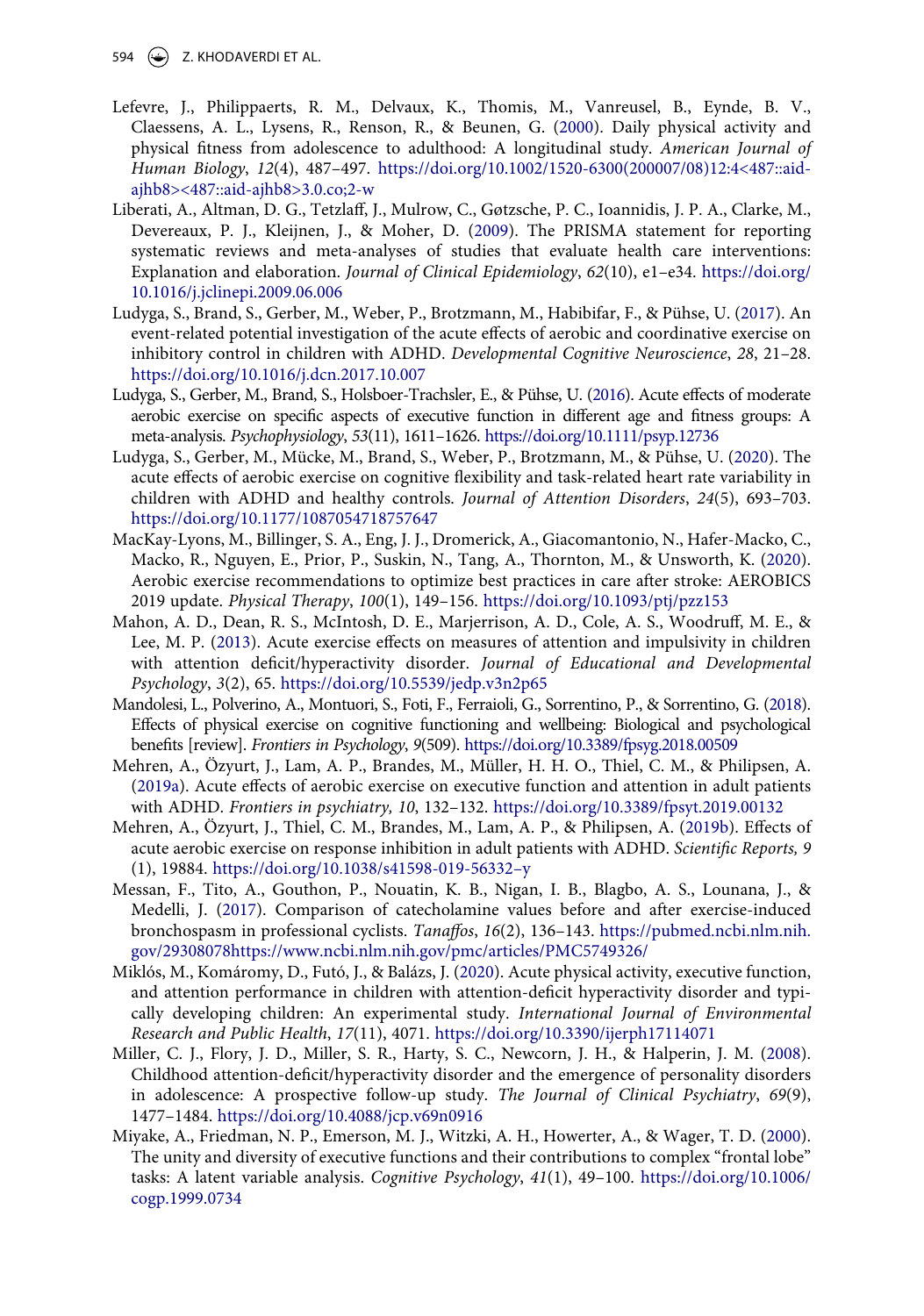- <span id="page-27-14"></span>Moriarty, T., Bourbeau, K., Bellovary, B., & Zuhl, M. N. [\(2019\)](#page-21-2). Exercise intensity influences prefrontal cortex oxygenation during cognitive testing. *Behavioral Sciences (Basel, Switzerland)*, *9*(8), 83. <https://doi.org/10.3390/bs9080083>
- <span id="page-27-10"></span>Norton, K., Norton, L., & Sadgrove, D. [\(2010](#page-7-0)). Position statement on physical activity and exercise intensity terminology. *Journal of Science and Medicine in Sport*, *13*(5), 496–502. [https://doi.org/](https://doi.org/10.1016/j.jsams.2009.09.008) [10.1016/j.jsams.2009.09.008](https://doi.org/10.1016/j.jsams.2009.09.008)
- <span id="page-27-13"></span>Olson, I. R., Heide, R. J. V. D., Alm, K. H., & Vyas, G. [\(2015\)](#page-21-3). Development of the uncinate fasciculus: Implications for theory and developmental disorders. *Developmental Cognitive Neuroscience*, *14*, 50–61. <https://doi.org/10.1016/j.dcn.2015.06.003>
- <span id="page-27-5"></span>Page, M. J., McKenzie, J. E., Bossuyt, P. M., Boutron, I., Hoffmann, T. C., Mulrow, C. D., Shamseer, L., Tetzlaff, J. M., Akl, E. A., Brennan, S. E., Chou, R., Glanville, J., Grimshaw, J. M., Hróbjartsson, A., Lalu, M. M., Li, T., Loder, E. W., Mayo-Wilson, E., McDonald, S., McGuinness, L. A., . . . Moher, D. [\(2021](#page-4-0)). The PRISMA 2020 statement: An updated guideline for reporting systematic reviews. *BMJ*, *372*, n71. <https://doi.org/10.1136/bmj.n71>
- <span id="page-27-8"></span>Piepmeier, A. T., Shih, C.-H., Whedon, M., Williams, L. M., Davis, M. E., Henning, D. A., Park, S., Calkins, S. D., & Etnier, J. L. ([2015](#page-6-5)). The effect of acute exercise on cognitive performance in children with and without ADHD. *Journal of Sport and Health Science*, *4*(1), 97–104. [https://doi.](https://doi.org/10.1016/j.jshs.2014.11.004) [org/10.1016/j.jshs.2014.11.004](https://doi.org/10.1016/j.jshs.2014.11.004)
- <span id="page-27-2"></span>Pliszka, S. ([2007](#page-2-11)). Practice parameter for the assessment and treatment of children and adolescents with attention-deficit/hyperactivity disorder. *Journal of the American Academy of Child & Adolescent Psychiatry*, *46*(7), 894–921. <https://doi.org/10.1097/chi.0b013e318054e724>
- <span id="page-27-9"></span>Pontifex, M. B., Saliba, B. J., Raine, L. B., Picchietti, D. L., & Hillman, C. H. [\(2013\)](#page-6-1). Exercise improves behavioral, neurocognitive, and scholastic performance in children with attention-deficit/hyperactivity disorder. *The Journal of Pediatrics*, *162*(3), 543–551. [https://doi.](https://doi.org/10.1016/j.jpeds.2012.08.036) [org/10.1016/j.jpeds.2012.08.036](https://doi.org/10.1016/j.jpeds.2012.08.036)
- <span id="page-27-0"></span>Retz, W., Ginsberg, Y., Turner, D., Barra, S., Retz-Junginger, P., Larsson, H., & Asherson, P. [\(2021\)](#page-2-12). Attention-deficit/hyperactivity disorder (ADHD), antisociality and delinquent behavior over the lifespan. *Neuroscience and Biobehavioral Reviews*, *120*, 236–248. [https://doi.org/10.](https://doi.org/10.1016/j.neubiorev.2020.11.025) [1016/j.neubiorev.2020.11.025](https://doi.org/10.1016/j.neubiorev.2020.11.025)
- <span id="page-27-6"></span>American College of Sports Medicine, & Riebe, D., Ehrman, J. K., Liguori, G., & Magal, M. [\(2018\)](#page-5-3). *ACSM's guidelines for exercise testing and prescription* (10 ed.). Wolters Kluwer.
- <span id="page-27-1"></span>Roth, R. M., & Saykin, A. J. [\(2004](#page-2-13)). Executive dysfunction in attention-deficit/hyperactivity disorder: Cognitive and neuroimaging findings. *Psychiatric Clinics of North America*, *27*(1), 83–96, ix. [https://doi.org/10.1016/s0193-953x\(03\)00112-6](https://doi.org/10.1016/s0193-953x(03)00112-6)
- <span id="page-27-12"></span>Schaeffer, D. J., Krafft, C. E., Schwarz, N. F., Chi, L., Rodrigue, A. L., Pierce, J. E., Allison, J. D., Yanasak, N. E., Liu, T., Davis, C. L., & McDowell, J. E. ([2014\)](#page-21-4). An 8-month exercise intervention alters frontotemporal white matter integrity in overweight children. *Psychophysiology*, *51*(8), 728–733. <https://doi.org/10.1111/psyp.12227>
- <span id="page-27-7"></span>Sellami, M., Gasmi, M., Denham, J., Hayes, L. D., Stratton, D., Padulo, J., & Bragazzi, N. [\(2018\)](#page-5-3). Effects of acute and chronic exercise on immunological parameters in the elderly aged: Can physical activity counteract the effects of aging? [Review]. *Frontiers in Immunology*, *9*(2187). <https://doi.org/10.3389/fimmu.2018.02187>
- <span id="page-27-3"></span>Shyu, Y. C., Yuan, S. S., Lee, S. Y., Yang, C. J., Yang, K. C., Lee, T. L., & Wang, L. J. [\(2015\)](#page-2-3). Attention-deficit/hyperactivity disorder, methylphenidate use and the risk of developing schizophrenia spectrum disorders: A nationwide population-based study in Taiwan. *Schizophrenia Research*, *168*(1–2), 161–167. <https://doi.org/10.1016/j.schres.2015.08.033>
- <span id="page-27-11"></span>Stevens, M. C., & Haney-Caron, E. ([2012](#page-21-5)). Comparison of brain volume abnormalities between ADHD and conduct disorder in adolescence. *Journal of Psychiatry & Neuroscience: JPN*, *37*(6), 389–398. <https://doi.org/10.1503/jpn.110148>
- <span id="page-27-4"></span>Suarez-Manzano, S., Ruiz-Ariza, A., De La Torre-Cruz, M., & Martínez-López, E. J. ([2018\)](#page-3-6). Acute and chronic effect of physical activity on cognition and behaviour in young people with ADHD: A systematic review of intervention studies. *Research in Developmental Disabilities*, *77*, 12–23. <https://doi.org/10.1016/j.ridd.2018.03.015>